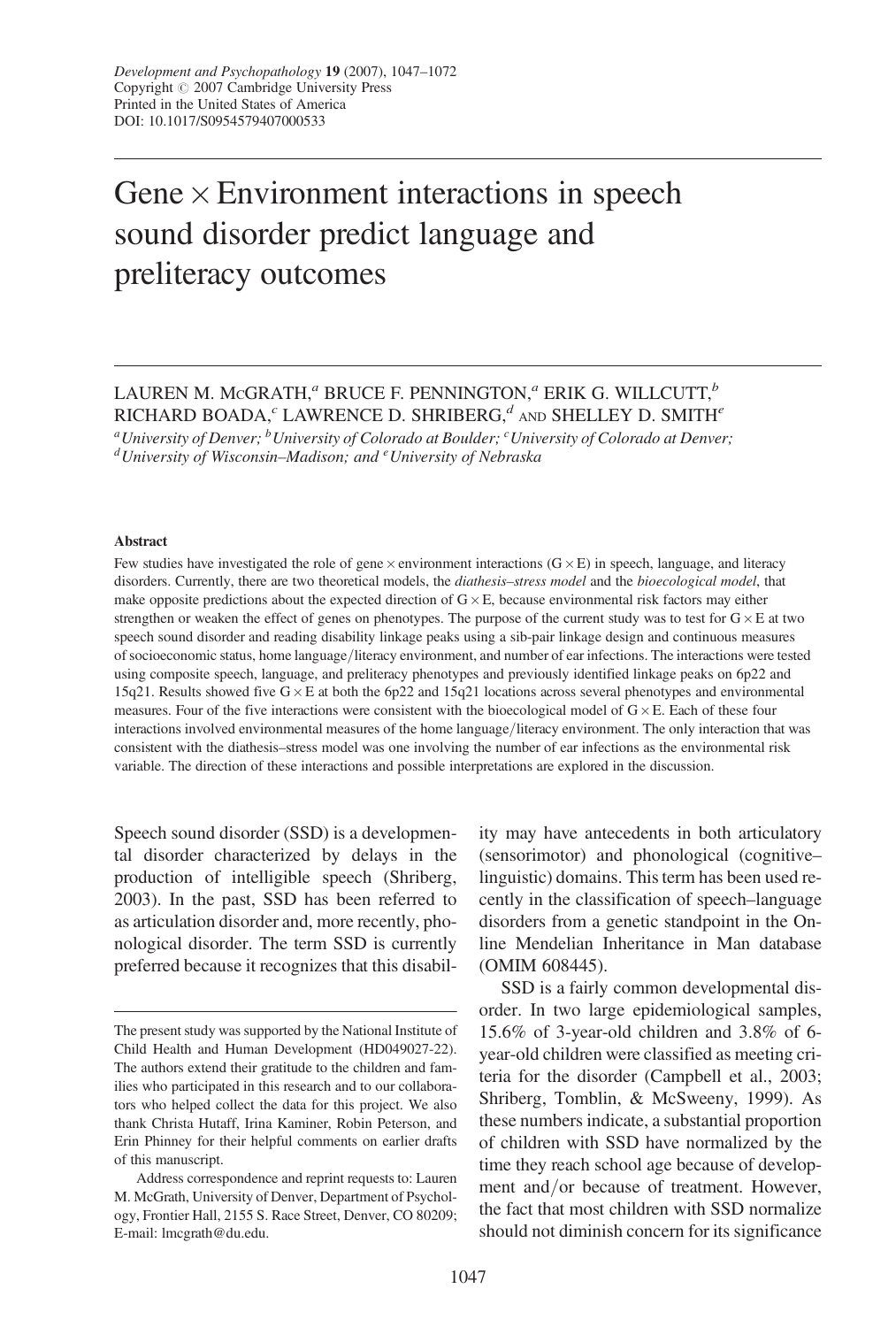because SSD is associated with increased risk of comorbid specific language impairment (SLI) and later reading disability (RD), which are more persistent language-related problems (Bishop & Adams, 1990; Raitano, Pennington, Tunick, Boada, & Shriberg, 2004).

Each of these disorders (SSD, RD, and SLI) has genetic and environmental risk factors (Bartlett et al., 2002; Bishop, 1997a; Campbell et al., 2003; Fisher & DeFries, 2002; Phillips & Lonigan, 2005; SLI Consortium, 2002, 2004; Smith, Pennington, Boada, & Shriberg, 2005; Stein et al., 2004), yet the question of whether gene  $\times$  environment interactions (G  $\times$  E) may be important in the etiology of these disorders has been relatively neglected (for one exception see Kremen et al., 2005). We first discuss the evidence for a genetic component to the etiology of SSD. Then, we discuss the evidence for environmental risk factors in speech, language, and reading development. Finally, we discuss the theoretical models for  $G \times E$ .

## Genetics of SSD

There is convergence across different genetic methodologies that speech and language disorders are familial (Felsenfeld, McGue, & Broen, 1995) and heritable (Lewis & Thompson, 1992; Tomblin & Buckwalter, 1998; for a review, see Lewis et al., in press). The early familial and behavioral genetic studies utilized broadly defined speech–language disordered groups, which included, but were not limited to, children with SSD. More recent molecular genetic studies have specifically focused on children with SSD. Molecular genetic studies of SSD have investigated whether SSD is linked to known RD risk loci (Miscimarra et al., in press; Smith et al., 2005; Stein et al., 2004, 2006). This initial strategy has been employed because of the high rates of comorbidity between the two disorders and the relatively advanced state of molecular genetic research in RD.

Before discussing the results of the linkage studies in SSD, we will briefly describe the rationale behind linkage analysis. The goal of linkage analysis is to find regions in the genome that are likely to contain alleles that influence the phenotype of interest. Genetic markers are used to identify a genetic neighborhood of interest because genes that are located close together do not tend to recombine during meiosis; thus, regions that are close together in the genome are more likely to be transmitted together to offspring. If a marker in a specific region of the genome tends to be associated with SSD, then it is likely that a particular gene involved in SSD is located in the neighborhood of that marker. Linkage analysis only identifies a genetic neighborhood; it does not identify a gene (Plomin, DeFries, McClearn, & Rutter, 1997). This is in contrast to candidate gene/ association analysis, which attempts to identify a gene that is causally related to the phenotype. (For a more comprehensive explanation of these methods, see Faraone, Tsuang, & Tsuang, 1999; Pennington, 2002; Plomin et al., 1997.)

Pairs of siblings are one sample of interest in linkage analyses. The degree of genetic similarity between two siblings for each marker can be quantified by an identity by descent value (ibd), which indicates the proportion of transmitted alleles that the siblings share (i.e., ibd = number of alleles ibd/2). At each marker, siblings can share both alleles (ibd  $= 1$ ), half their alleles (ibd  $= 0.5$ ), or none of their alleles (ibd  $= 0$ ), meaning they received the same alleles from their mother and father, they share one parental allele, or they share no parental alleles, respectively. Thus, at a particular marker, siblings can be like identical twins (ibd  $= 1$ ), fraternal twins or full siblings (ibd  $= 0.5$ ), or two unrelated individuals (ibd  $= 0$ ). The goal of linkage analysis is to determine if the ibd status of siblings at a marker is predictive of their phenotypic similarity. If so, the results suggest that there is a gene for the phenotype near the marker (Plomin et al., 1997).

Turning back to the specific results of the SSD linkage studies, Smith et al. (2005) tested for linkage in 86 sib pairs of children from 65 families in which at least one sibling had been diagnosed with SSD. Their analyses focused on three regions previously linked to reading disability, 1p36, 6p22, and 15q21 (for a review, see Fisher & DeFries, 2002). The investigators used several phenotypes to test for linkage, each of which assessed speech production, phonological processing skills, or phonological memory (PM). Results supported linkage to 6p22 and 15q21 and marginally significant linkage to 1p36 (Smith et al., 2005).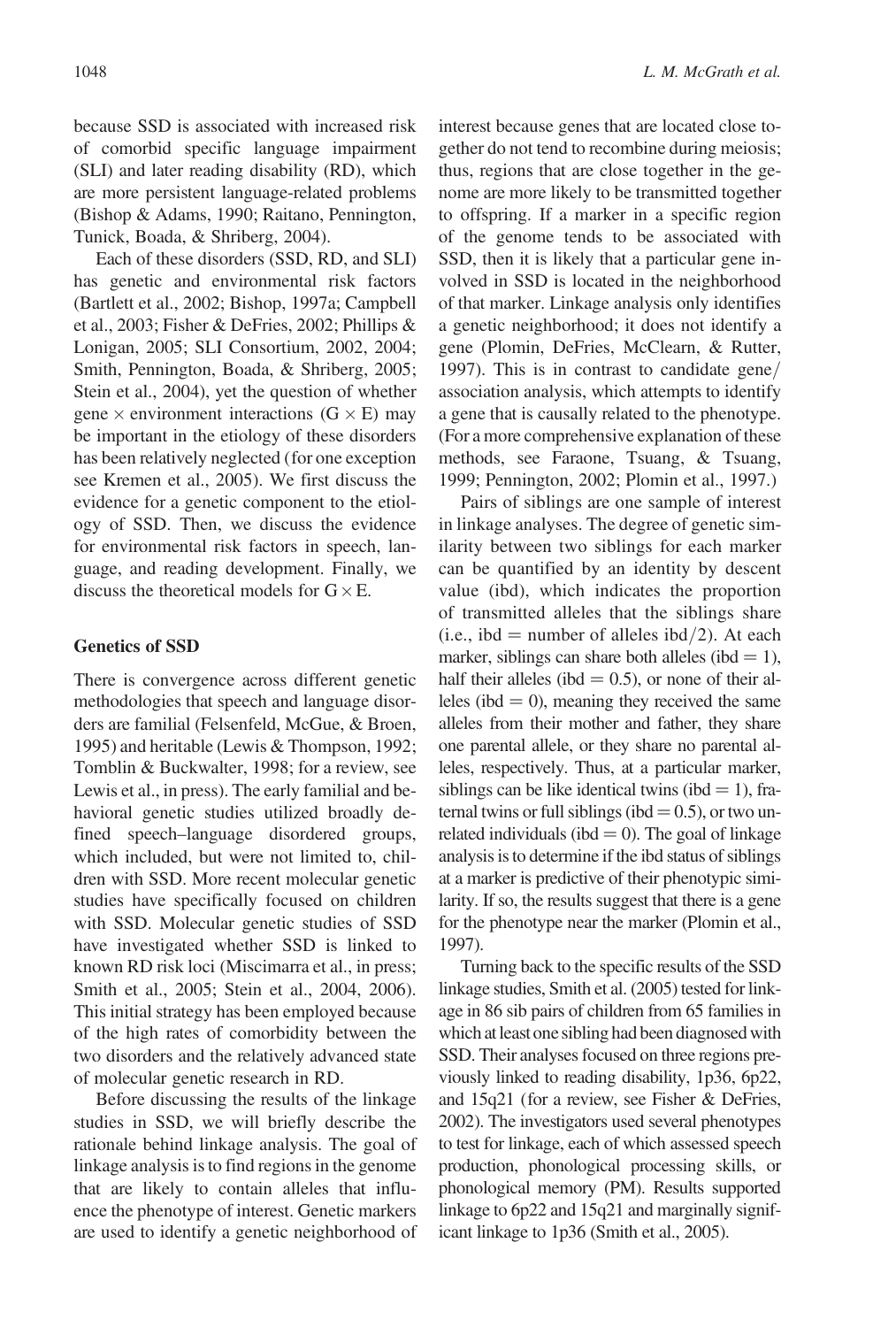Recent attempts to replicate these linkage results in an independent SSD sample have been partially successful. There is preliminary evidence of replication of the 6p22 locus (S. Iyengar, personal communication, September 8, 2006) and the 1p36 locus (Miscimarra et al., in press). On chromosome 15, there is evidence for a linkage peak near 15q21, although it is located in the 15q14 region closer to genes associated with autism and Prader–Willi/Angelman syndrome than the linkage region associated with dyslexia/SSD (Stein et al., 2006). At this point, it is unclear whether the linkage peaks on chromosome 15 identified by Smith et al. (2005) and Stein et al. (2006) are related to the same or different loci for SSD.

Stein et al. (2004) also conducted a linkage study focusing on a region of chromosome 3 (3p12–q13) that was identified as a risk factor for RD by Nopola-Hemmi et al. (2001). Seventy-seven sib pairs were recruited into the study. They investigated several phenotypes associated with SSD and RD. Results showed evidence of linkage to the chromosome 3 locus (Stein et al., 2004). Thus, in a separate sample, another RD risk locus was found to be associated with SSD.

## Environmental Risk Factors for Speech, Language, and Literacy Development

Despite mounting evidence for a genetic etiology of SSD, it is clear that the heritability of the disorder will not be 100%, a fact that points to the importance of environmental variables. SSD is also accompanied, to various extents, by language and reading delays that are also associated with environmental risk factors. Many of these environmental risk factors are overlapping. The environmental risk factors most closely associated with SSD will be discussed first followed by a discussion of the risk factors more closely associated with language and reading delays.

One environmental variable that has been widely studied over the past few decades in relation to speech–language disorders is otitis media with effusion (OME). OME is a common pediatric illness involving an infection in the middle ear that causes an accumulation of fluid that may result in a transient hearing loss

(Feldman et al., 2003). Holme and Kunze (1969) were the first to suggest that OME may be a risk factor for delayed speech and language development. Since this report, a large body of research has produced mixed findings regarding the role of OME in speech and language delays (Feldman et al., 2003; Roberts et al., 2004; Shriberg, Flipsen et al., 2000; Shriberg, Friel-Patti, Flipsen, & Brown, 2000). Of most relevance, a recent study of risk factors for SSD in an epidemiological sample did not identify OME as a significant risk factor (Campbell et al., 2003). Several authors have noted that methodological variability and potential confounds are a significant problem in this literature and may be responsible for the mixed results (Bishop, 1997b; Feldman et al., 2003; Paradise et al., 1997). To guide future research, Shriberg and colleagues (Shriberg, Flipsen et al., 2000; Shriberg, Friel-Patti et al., 2000) proposed a multifactorial model in which child and environmental factors moderate or mediate relationships among OME, hearing loss, and speech–language development.

Another variable that has been highlighted as an environmental risk factor for speech and language development, as well as literacy development, is maternal education (Campbell et al., 2003; Hart & Risley, 1992; Phillips & Lonigan, 2005). In a recent study of risk factors for SSD, maternal education emerged as the strongest risk factor in a large, diverse sample of children (Campbell et al., 2003). It is important to note that maternal education cannot be considered a purely environmental variable because it may also reflect the genetic endowment of the mother. The issue of such gene–environment  $(G-E)$  correlations will be discussed further below.

In the domains of language and literacy development, the effect of the language and literacy environment in the home has been studied more directly (Hart & Risley, 1992; Phillips & Lonigan, 2005; Thorpe, Rutter, & Greenwood, 2003). In one of the best designed studies to date, Thorpe et al. (2003) used twins as a natural experiment to study language development. It is well documented that twins are delayed relative to singletons in their language development, but the causes of this delay are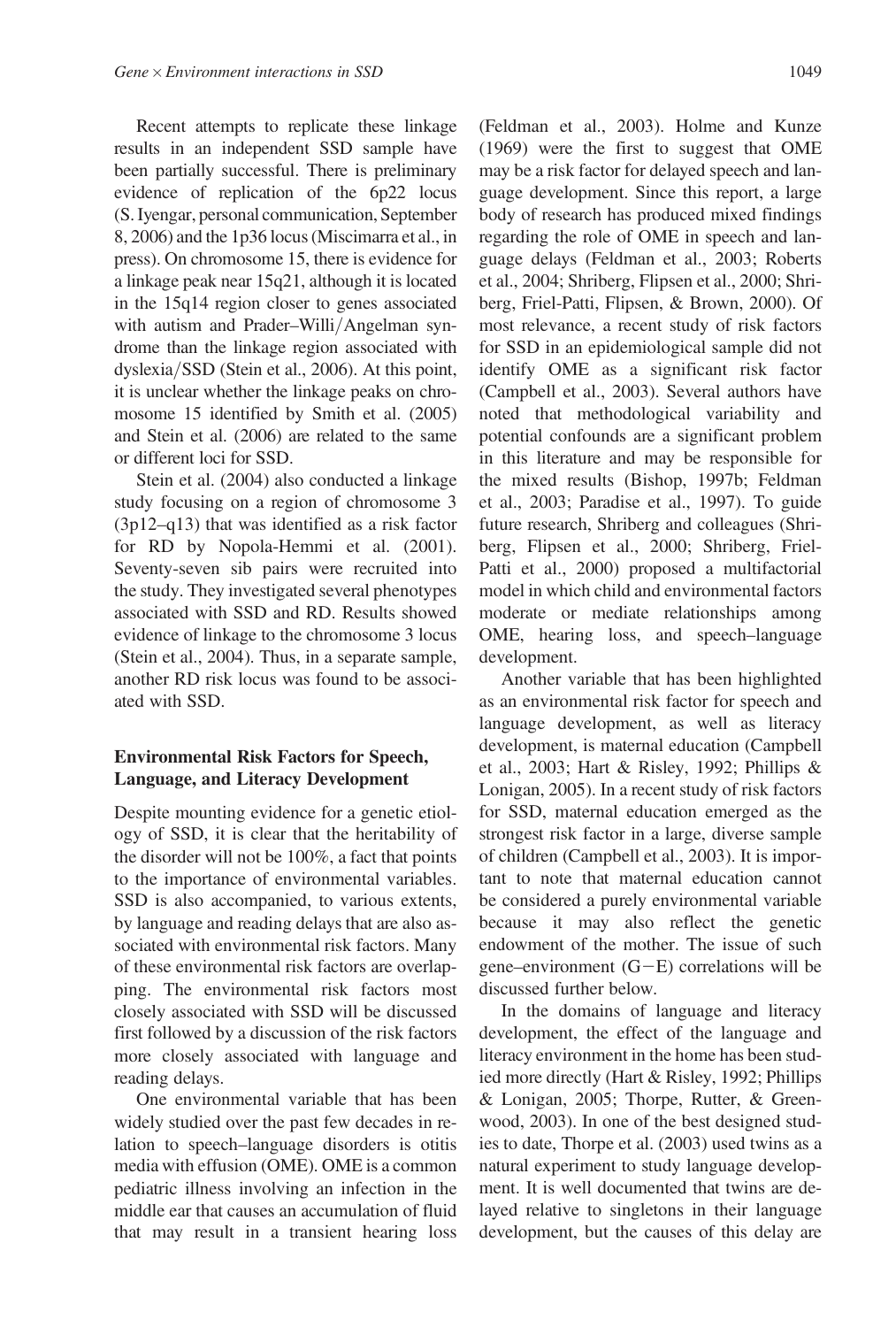unknown. One plausible explanation is that parents of twins cannot dedicate as much interaction time to each child as parents of singletons, and so the richness of the twins' language environment is reduced. Thorpe et al. (2003) compared the parent–child interactions of families with twins to interactions in families with two singletons born close together (within 30 months). The results were consistent with parent–child interactions as a causal variable that explained observed language differences between twins and singletons. These results demonstrate that even subtle differences in language environments that are within the normal range of variation can have measurable effects on language development.

It is not surprising that environmental variables identified as important for speech and language development have also been identified as important for the development of preliteracy and literacy skills: socioeconomic status (SES), family beliefs, and values about education and achievement, home language stimulation, and home literacy environment (for a review, see Phillips & Lonigan, 2005). Of course, these variables are highly correlated and mutually influential. Interestingly, there has been a debate in the literature regarding the magnitude of the impact of the home literacy environment, specifically shared reading activities between parents and children, on the growth of literacy and language skills (Bus, van IJzendoorn, & Pellegrini, 1995; Dunning, Mason, & Stewart, 1994; Lonigan, 1994; Scarborough & Dobrich, 1994a, 1994b).

In summary, as with most complex disorders, environmental and genetic factors contribute to the etiology of SSD. SSD is also associated with language and reading delays that likely involve partially overlapping and partially unique genetic and environmental risk factors.

#### The Complication of  $G-E$  Correlations

The distinction between  $G-E$  correlations and  $G \times E$  is sometimes a difficult one, especially because both mechanisms are likely to be operating in development. The term  $G-E$  correlation refers to the fact that environments are often partially genetically determined. There are several mechanisms through which environments can be responsive to genetics (e.g., passive, active, evocative  $G-E$  correlations; Rutter, Moffitt, & Caspi, 2006; Scarr & McCartney, 1983). The term  $G \times E$  refers to the fact that environments can modify the expression of an individual's genetic background, either strengthening or weakening the effects of genes on phenotypes (Rutter et al., 2006).

 $G-E$  correlations complicate the study of  $G \times E$  because it is difficult to determine the extent to which a measured environment may be genetically determined (Rutter et al., 1997, 2006; Scarr & McCartney, 1983). Indeed,  $G-E$  correlations have been shown to be influential in the development of children's language abilities (Gilger, Ho, Whipple, & Spitz, 2001), and such correlations are also likely to play a role in speech and literacy development. Fortunately, behavior genetic simulations have shown that  $G-E$  correlations do not substantially impact detection of  $G \times E$  (Purcell, 2002). In most studies, the strategy for dealing with G-E correlations while testing for  $G \times E$ has been to test for the correlations directly. The current study will also adopt this strategy.

## $G \times E$

As more is learned about both the genetics of SSD and its associated disorders, and environmental influences affecting speech, language, and literacy development, a question to address is whether  $G \times E$  plays a role in the etiology of SSD. As previously discussed,  $G \times E$  has been relatively neglected in speech, language, and reading disorders. The study of  $G \times E$  in these developmental disorders is relevant not only to these disorders directly but also to developmental psychopathology more generally as reading and language disorders are associated with increased risk for both internalizing and externalizing psychopathologies (Beitchman, Nair, Clegg, Ferguson, & Patel, 1986; Willcutt & Pennington, 2000) and the etiologic pathways found in one disorder are potentially relevant for others.

 $G \times E$  is a complex topic (Grigorenko, 2005), and various forms of interaction are just beginning to be explored (e.g., Kendler & Eaves, 1986; Rutter, 1983; Shanahan & Hofer, 2005). The current  $G \times E$  models can be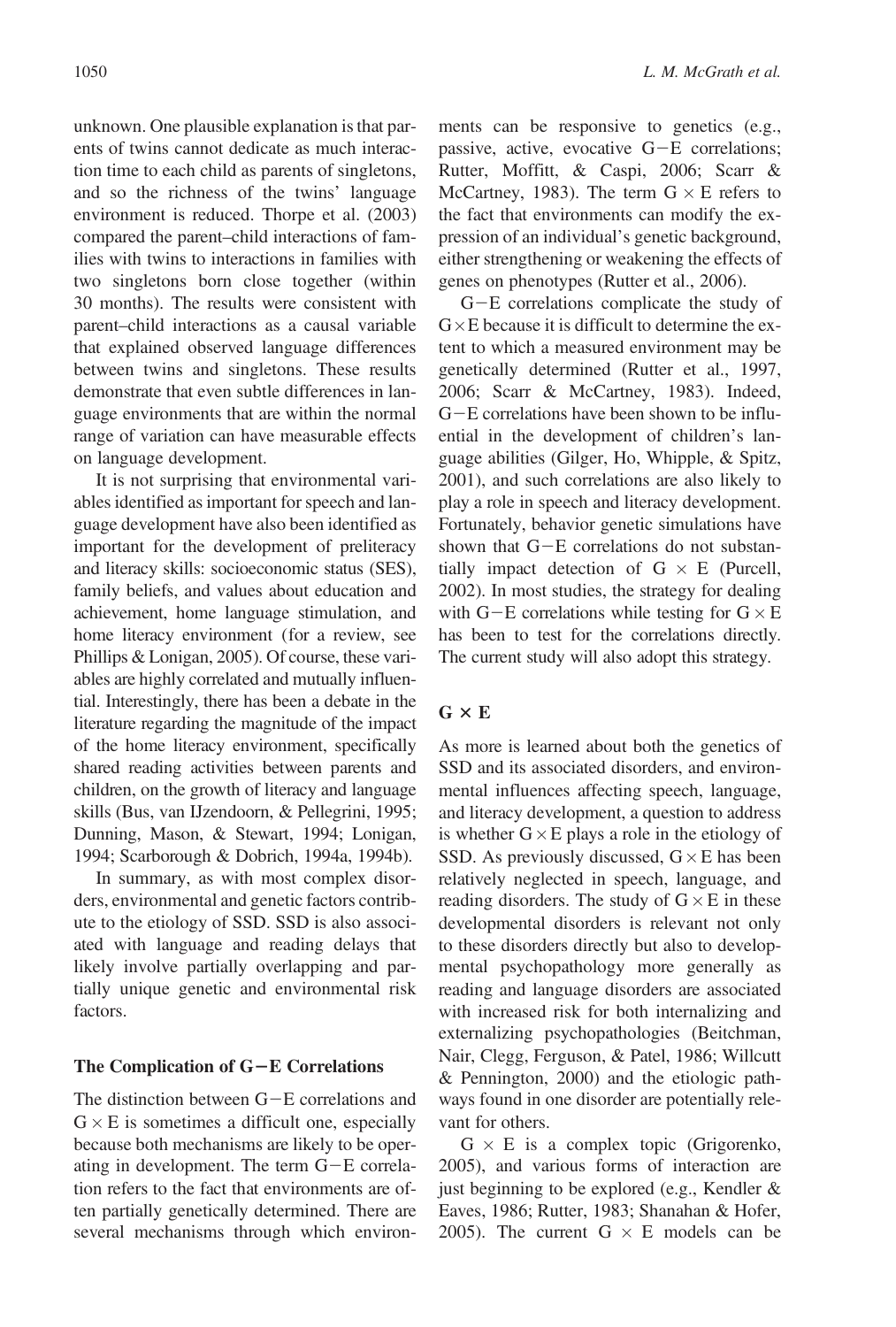distilled to two theoretical models that make opposite predictions about the direction of the interaction. The diathesis–stress model predicts that a diathesis (genetic vulnerability) coupled with an environmental stress, will increase the likelihood of disordered behavior (Rende & Plomin, 1992). In genetic terms, this model predicts that the heritability of the trait or the risk locus will be higher for individuals in risk environments (Rutter et al., 2006). In contrast, the bioecological model predicts that enriched environments will enable underlying genetic differences to be actualized, whereas risk environments will mask the genetic differences (Bronfenbrenner & Ceci, 1994; Gottesman, 1963; Scarr, 1992). In genetic terms, this model predicts that the heritability of the trait or the risk locus will be higher in enriched environments (Rutter et al., 2006).

Diathesis–stress models are a "cornerstone" of the conceptualization of how psychopathologies develop (O'Connor, Caspi, Defries, & Plomin, 2003, p. 849). The explanatory power of  $G \times E$  in the etiology of disordered behavior has been demonstrated in the conduct disorder (CD) literature (Cadoret, Yates, Troughton, Woodworth, & Stewart, 1995; Caspi et al., 2002; Rutter et al., 2006) and the depression literature (Caspi et al., 2003; Eley et al., 2004; Silberg, Rutter, Neale, & Eaves, 2001). In both cases, an environmental stress (e.g., maltreatment in CD, stressful life events, especially loss, in depression) coupled with a genetic risk results in more disordered behavior than would be expected by either factor alone or in additive combination. It is important that these findings cannot be explained by  $G-E$  correlations because, in many of the samples studied, individuals with risk alleles have not been exposed to more environmental stress (Caspi et al., 2002, 2003).

Although research investigating  $G \times E$  in psychopathologies has tended to find the diathesis–stress type of  $G \times E$ , research investigating  $G \times E$  in academic and cognitive traits has tended to find the bioecological form of  $G \times E$ (Kremen et al., 2005; Rowe, Jacobson, & Van den Oord, 1999; Turkheimer, Haley, Waldron, D'Onofrio, & Gottesman, 2003), although there are occasional exceptions (Asbury, Wachs, & Plomin, 2005; van den Oord &

Rowe, 1998). The logic of the bioecological interaction was discussed by Lewontin (1970) using the analogy of genetically variable seeds that are planted in two different fields (cited in Neisser et al., 1996). In this analogy, one field is rich in nutrients and the other is deprived. In the deprived field, all of the plants will be short because of the environmental adversity. However, in the nutrient-filled field, there will be considerably variability in plant height that is primarily determined by the genetic endowment of the plant. Thus, the environment in which the seed was planted determines how the genetic liability of the plant is expressed, a bioecological  $G \times E$ .

The only study that has investigated  $G \times E$  in reading ability found a bioecological interaction (Kremen et al., 2005). In this study, parent education moderated the heritability of word recognition skills in a middle-aged sample of twins. Results showed that the heritability of word recognition in twins with highly educated parents was higher ( $h^2 = .69$ ) than the heritability in twins with less-educated parents  $(h^2 = .21)$ .

One weakness in the behavioral genetic approach to  $G \times E$  is that it tests for interactions with unmeasured genetic influences, but the mechanisms underlying the interaction are likely to involve specific genes. As such, molecular genetic methods are preferable for testing  $G \times E$  (Rutter et al., 2006). Ideally, tests of  $G \times E$  would involve specific risk alleles (e.g. Caspi et al., 2002, 2003), but in the case of RD and SSD, these have not yet been determined. Fortunately, in the absence of identified risk alleles,  $G \times E$ can still be tested using an extended linkage equation. The current study will test for  $G \times E$ at two reported SSD/RD linkage peaks on chromosomes 6 and 15 (Smith et al., 2005) using a sib-pair linkage design and continuous measures of SES, home language/literacy environment, and number of ear infections. The interactions will be tested using composite speech, language, and preliteracy phenotypes. To our knowledge, this is the first study to use molecular genetic methods to test for  $G \times E$  in SSD or RD. We hypothesize that there will be bioecological  $G \times E$  for some of the speech, language, and preliteracy phenotypes. This prediction is based on previous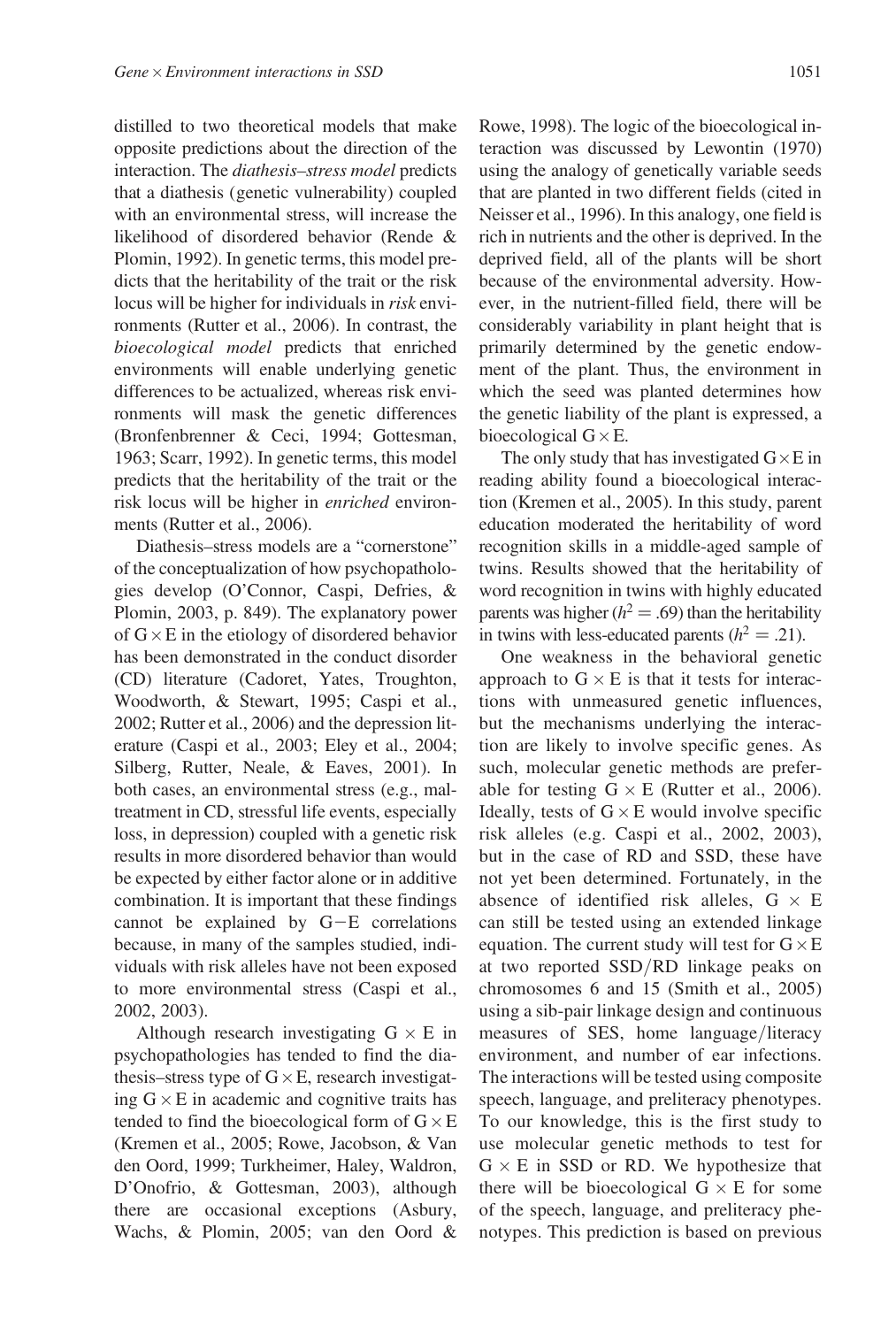research showing that  $G \times E$  for academic and cognitive traits tends to be in the bioecological direction.

## Method

## Participants

This study is part of an ongoing longitudinal study investigating the relationship between SSD and RD (Raitano et al., 2004; Smith et al., 2005). The sample used in this study is substantively the same as the sample used by Smith et al. (2005). Probands with SSD  $(n =$ 109) between the ages of 5 and 7 years old were recruited through public and private schools in metropolitan Denver and through radio and newspaper advertisements. Children recruited through the schools were first identified by special education personnel or through mass mailings to parents of all kindergarten children in four cooperating school districts. As a first gate to participation, all probands were required to have current or previous SSD, as defined by prior testing by a speech– language pathologist and/or significant intelligibility problems at 3–4 years of age according to parent report. As a second gate to participation, probands were required to be receiving or to have received speech–language therapy and/or to score below the 30th percentile on the Goldman Fristoe Test of Articulation (GF; Goldman & Fristoe, 1986). Full siblings of the probands were recruited for inclusion if they were between 5 and 9 years old. The sibling's speech status was free to vary. However, if both the proband and siblings had received speech–language therapy, the child with the more extreme articulation deficit on the GF was designated as the proband. Families with children participating in the study were required to be monolingual English speaking. Hence, children exposed to foreign languages were excluded, but not children of different ethnic or racial groups whose sole linguistic exposure had been English. Other exclusionary criteria for the study included: (a) known genetic disorders or syndromes, (b) mental retardation (e.g., nonverbal  $IQ < 70$ ), (c) pervasive developmental disorder, (d) significant birth complications, (e) acquired brain injury, (f ) peripheral hearing loss, and (g) structural or functional speech mechanism impairments (e.g., cleft palate).

Of the 109 probands, 2 probands were excluded because they were consistent outliers on the tasks administered. From the remaining 107 families with probands, 69 families had an eligible sibling. However, 9 of these families did not have an adequate genetic sample to obtain ibd information. Thus, a total of 60 families were included in the genetic linkage analysis. Of these families, 52 had one eligible sibling (besides the proband), 7 had two siblings, and 1 had 3 siblings, resulting in a total of 79 sib pairs in the sample. Descriptives for probands and siblings are displayed in Table 1.

A sample of control participants  $(n = 41)$  was recruited to be similar in age, gender, ethnicity, and SES to the SSD probands. The sample was intended as a reference sample for the phenotypic scores of the probands and siblings. Control participants could not have a history of speech or language difficulties or speech–language therapy and they were required to have developmentally appropriate articulation at the time of testing (e.g.,  $GF > 30$ th percentile). Descriptives for the control sample are given in Table 1.

## Procedure

Parents provided consent for their child to participate in the behavioral and genetic components of this study, and children provided assent. Probands and siblings were tested on a battery of speech, language, and preliteracy measures over the course of three 2-hr sessions. Parents completed questionnaires that included information about their SES and home language/literacy environment.

## Measures

Speech, language, preliteracy, and reading variables. For organizational and conceptual purposes, measures of the speech, language, and preliteracy battery are listed in Table 2 under eight broad constructs that represent the results of a confirmatory factor analysis. At the end of this list is a description of several reading measures that were administered to probands at the second time point of this longitudinal project. These reading measures were used along with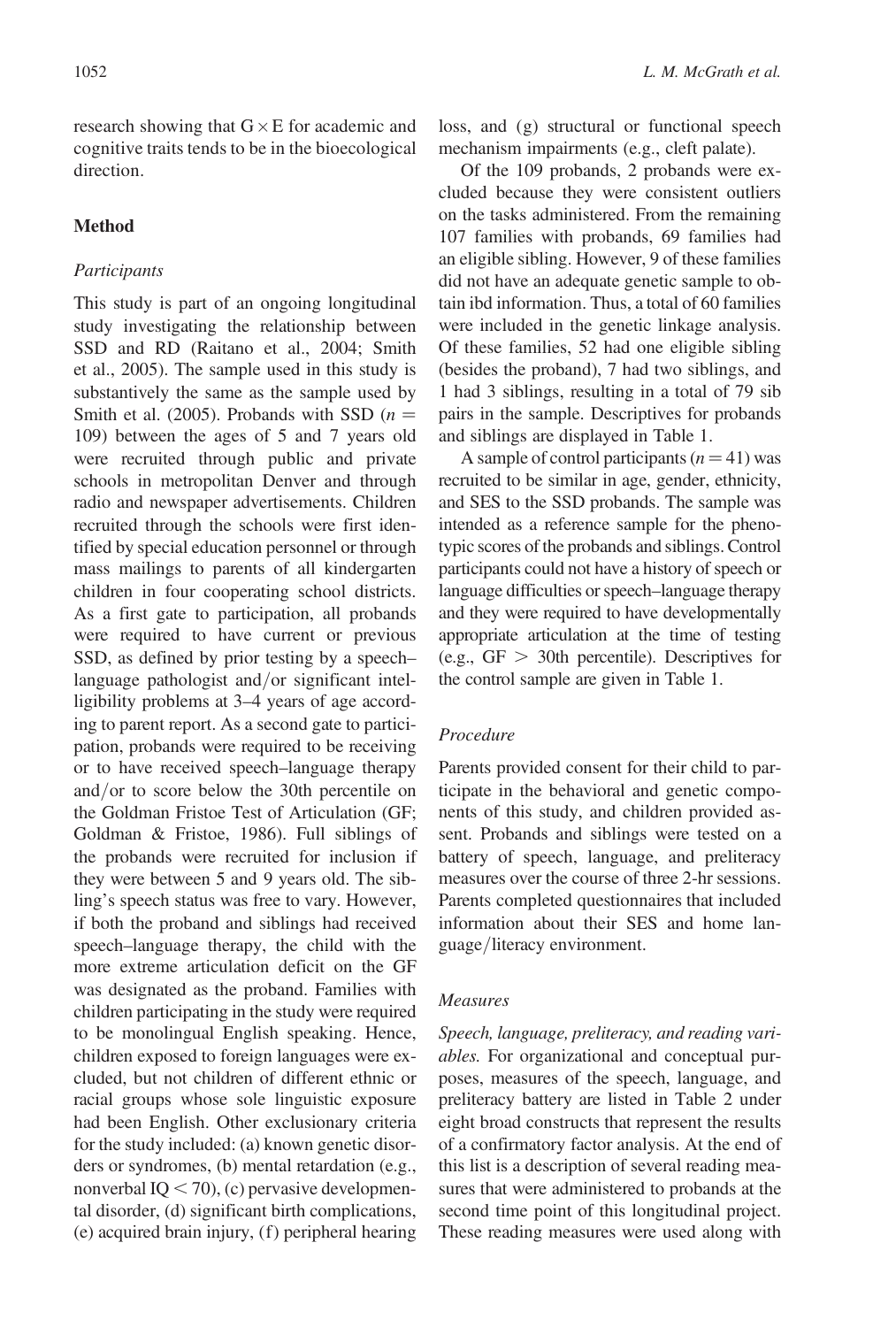| Descriptives                    | Probands<br>$(N = 60)$ | <b>Siblings</b><br>$(N = 69)$ | Controls<br>$(N = 41)$ | Significance Test                 |
|---------------------------------|------------------------|-------------------------------|------------------------|-----------------------------------|
| Age (years) <sup><i>a</i></sup> | 5.7(0.6)               | 7.1(1.4)                      | 5.6(0.4)               | $F(2, 167) = 39.97, p < .001$     |
|                                 | $5:0 - 7:3$            | $5:0-9:10$                    | $4:11-6:8$             |                                   |
| Nonverbal $IO^b$                | 106.0(11.3)            | 108.0(10.8)                   | 111.6(8.5)             | $F(2, 166) = 3.44, p < .05$       |
|                                 | 76–128                 | $80 - 135$                    | $90 - 126$             |                                   |
| Gender                          | $65\%$ Male            | 52% Male                      | 71% Male               | $\chi^2$ (2, N = 170) = 4.30, ns  |
| Ethnicity                       | 83% Caucasian          | 83% Caucasian                 | 85% Caucasian          | $\chi^2$ (1, N = 100) = 0.096, ns |
| Maternal                        | 15.9(2.6)              | 15.9(2.6)                     | 16.2(2.8)              | t(98) < 1, ns                     |
| education (years)               | $10 - 25$              | $10 - 25$                     | $11 - 27$              |                                   |
| Paternal                        | 15.8(2.6)              | 15.8(2.6)                     | 16.0(2.5)              | t(98) < 1, ns                     |
| education (years)               | $12 - 24$              | $12 - 24$                     | $11 - 24$              |                                   |

Table 1. Mean (standard deviation) and range of descriptives for probands, siblings, and controls

Note: Because probands and siblings come from the same families, ethnicity, mother's education, and father's education is the same for both the proband and the sibling.

<sup>a</sup>Tukey post hoc tests: proband = control < sibling.<br>bTukey post hoc tests: proband < control, proband = sibling, sibling = control.

measures of articulation and language to select environmental variables that influenced the child's phenotype, but they could not be used for the linkage analyses because they were not administered to the proband's siblings.

Environmental variables. Several variables that are potentially related to the language and literacy environment provided in the home were collected. We gathered maternal and paternal educational level via self-report, and means and standard deviations are reported in Table 1.

Parents also completed two surveys to assess their exposure to children's books and adult authors, $<sup>1</sup>$  the Title Recognition Test (TRT; Al-</sup> len, Cipielewski, & Stanovich, 1992) and the Author Recognition Test (ART; Stanovich & West, 1989). These surveys consisted of a list of popular children's books (TRT) and popular adult authors (ART) intermingled with false lures. Parents were instructed to identify the books and authors that were "true" authors and were informed that "fake" books and authors were also included. The goal of these surveys was to assess parents' exposure to print in a format that is less susceptible to socially desirable responses than typical questionnaires (Stanovich & West, 1989). The reliability of the number of correct items checked was high for both the TRT (Cronbach  $\alpha = .83$ ) and the ART (Cronbach  $\alpha = .89$ ). Scores for the ART and TRT were calculated by subtracting the proportion of false alarms on the foil items from the proportion of correctly identified items (TRT, mean  $= 0.46$ ,  $SD = 0.20$ , range = 0.11–0.83; ART, mean = 0.44,  $SD = 0.18$ ), range  $= 0.07 - 0.90$ .

Parents also filled out a Home Literacy Environment Questionnaire.<sup>1</sup> Questions were asked about the number of books in the house, how often family members purchase books or go to the library, how often parents read to their children, and so forth. Most questions were rated on a Likert scale  $(1–5)$ , with 5 reflecting the most enriched environment. This questionnaire was developed for use in our lab, so its psychometric properties were undetermined. We conducted an exploratory factor analysis (EFA) with principal axis factoring and varimax rotation. Results revealed a five-factor solution according to the scree plot and an eigenvalue cutoff of 1. A loading score cutoff of .4 was set for interpretation of variables. The five factors were readily interpretable and given the following

<sup>1.</sup> One important note about the TRT, ART, and Home Literacy Environment Questionnaire is that they were administered in the second wave of testing in this longitudinal project. Thus, this data was obtained approximately 2–2.5 years after the phenotypic data was collected. Indirect evidence of the stability of the home environment can be inferred from the moderate test– retest reliability of a widely used observational measure of the global home environment, the Home Observation for Measurement of the Environment (Bradley, 1993; Caldwell & Bradley, 1984; Totsika & Sylva, 2004).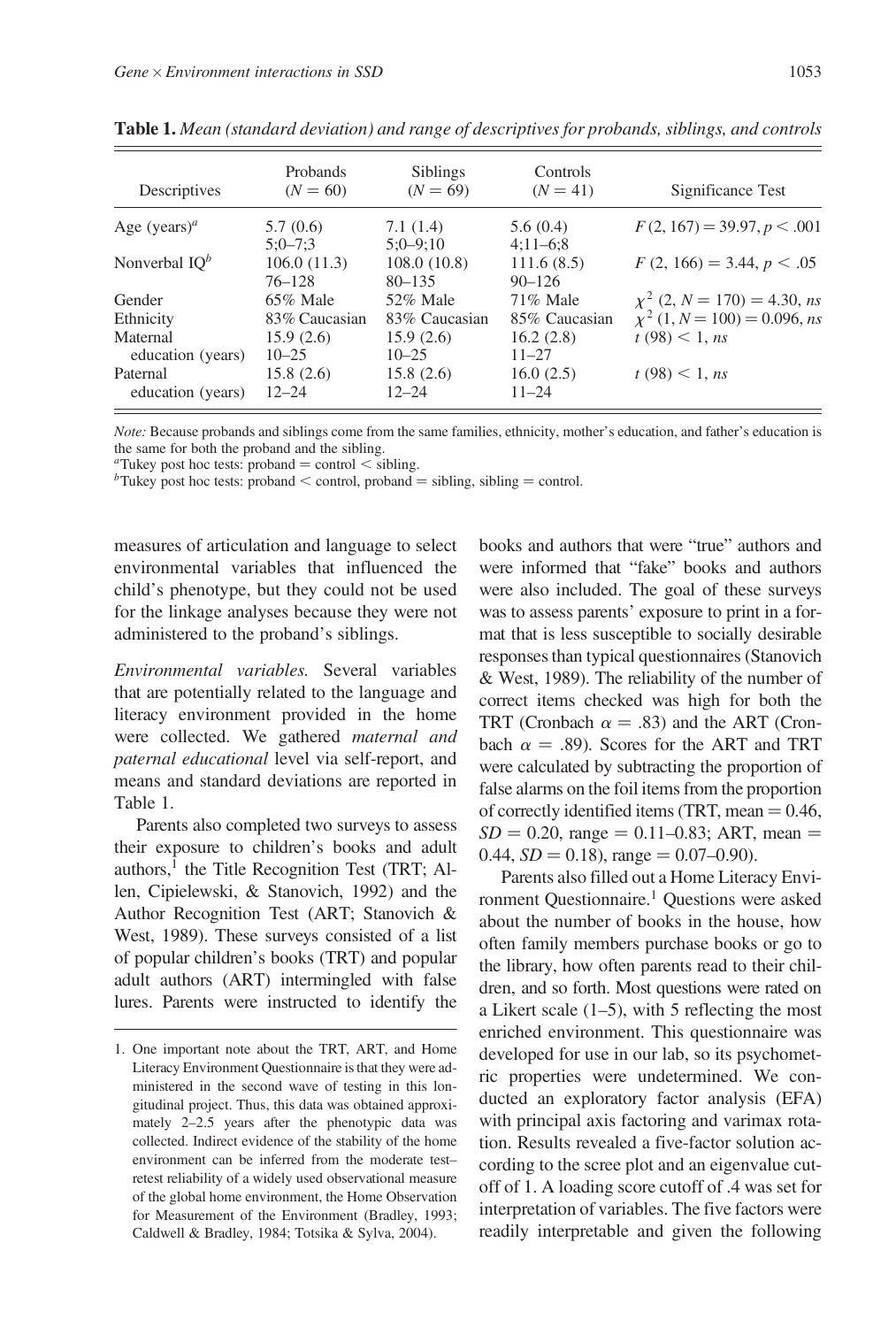| Construct/Measure                                      | Reference                      |  |
|--------------------------------------------------------|--------------------------------|--|
| Articulation                                           |                                |  |
| Goldman Fristoe Test of Articulation                   | Goldman & Fristoe (1986)       |  |
| PCC-R conversational speech sample                     | Shriberg et al. (1997a, 1997b) |  |
| PCC-R for Late-8 Clusters conversational speech sample | Shriberg et al. (1997a, 1997b) |  |
| VMPAC motor control for speech items                   | Hayden & Square (1997)         |  |
| VMPAC sequencing for speech items                      | Hayden & Square (1997)         |  |
| Oromotor skills                                        |                                |  |
| VMPAC motor control for nonspeech items                | Hayden & Square (1997)         |  |
| VMPAC sequencing for nonspeech items                   | Hayden & Square (1997)         |  |
| Phonological awareness                                 |                                |  |
| Rhyme judgment                                         | Bird & Bishop $(1992)$         |  |
| CTOPP elision subtest                                  | Wagner et al. (1999)           |  |
| CTOPP blending words subtest                           | Wagner et al. (1999)           |  |
| <b>Semantics</b>                                       |                                |  |
| TOLD picture vocabulary subtest                        | Newcomer & Hammill (1997)      |  |
| TOLD oral vocabulary subtest                           | Newcomer & Hammill (1997)      |  |
| Syntax                                                 |                                |  |
| TOLD grammatic understanding subtest                   | Newcomer & Hammill (1997)      |  |
| TOLD grammatic completion subtest                      | Newcomer & Hammill (1997)      |  |
| Phonological memory                                    |                                |  |
| Nonword repetition                                     | Dollaghan & Campbell (1998)    |  |
| Differential Ability Scales recall of digits           | Elliott (1990)                 |  |
| TOLD sentence imitation subtest                        | Newcomer & Hammill (1997)      |  |
| Letter knowledge                                       |                                |  |
| Letter name knowledge                                  | Treiman et al. (1998)          |  |
| Letter sound knowledge                                 | Treiman et al. (1998)          |  |
| Rapid serial naming                                    |                                |  |
| CTOPP rapid color naming subtest                       | Wagner et al. (1999)           |  |
| CTOPP rapid object naming subtest                      | Wagner et al. (1999)           |  |
| Reading                                                |                                |  |
| WIAT basic reading subtest                             | Wechsler (1992)                |  |
| WIAT spelling subtest                                  | Wechsler (1992)                |  |
| WIAT reading comprehension subtest                     | Wechsler (1992)                |  |
| Gray Oral Reading Test-III                             | Wiederholt & Bryant (1992)     |  |

Table 2. Measures from the speech, language, and literacy battery grouped into constructs according to the results of a confirmatory factor analysis

Note: PCC-R, Percentage of Consonants Correct—Revised; VMPAC, Verbal Motor Production Assessment for Children; CTOPP, Comprehensive Test of Phonological Processing; TOLD, Test of Language Development; WIAT, Wechsler Individual Achievement Test.

labels: letters and library, enjoyment of books, newspaper reading, child's independent reading, and oral reading to child. None of the factors were correlated at  $r > .3$  with the exception of the library and letters and oral reading factors at  $r = .32$ , so the simpler Varimax rotation method was chosen (Tabachnick & Fidell, 2001). The relevant items from each factor were standardized and averaged to form the five composites.

Finally, parents filled out a hearing history questionnaire that asked whether their child had a history of ear infections, and if so, asked them to describe the frequency, onset and offset, and duration of the infections. The dependent variable used in this study was the number of parent reported ear infections in the child's lifetime (mean = 4.0,  $SD = 4.2$ , range = 0–20).

#### Data cleaning and reduction

Phenotypic variables. A confirmatory factor analysis (CFA) of the phenotypic variables described above was performed using AMOS 5. The goal of this CFA was to identify the smallest number of composites that were still theoretically meaningful.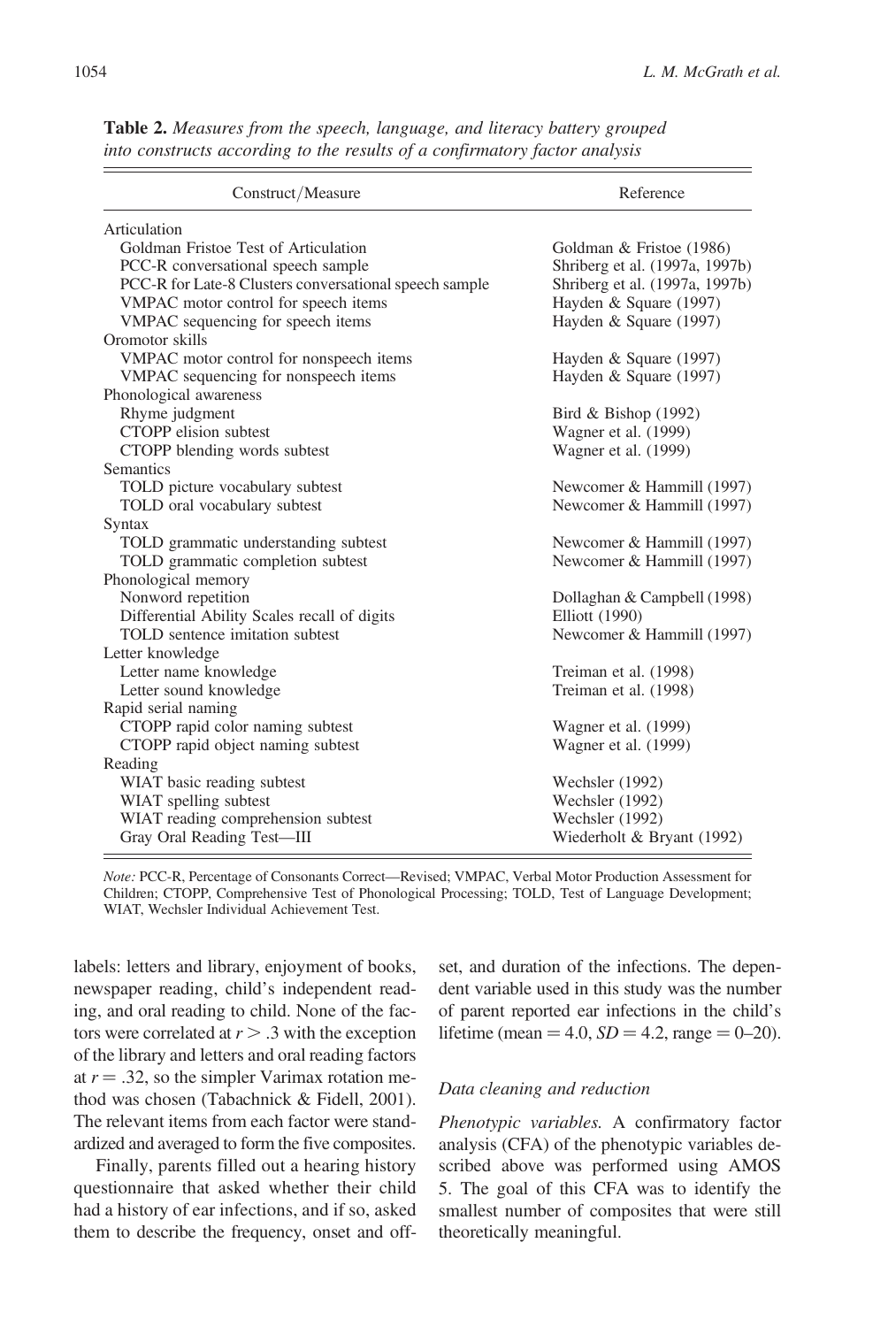All children tested on the phenotypic measures ( $N = 233$ ) were included in the CFA to provide a sufficiently large sample and maximize generalizability of the factors. Because we included both members of the sib pairs in the CFA, we tested whether the assumption of independent observations was empirically violated for each phenotype by testing for a significant difference between within-family variance and between-family variance for families with two or more siblings in the study (Kashy, Kenny, Reis, & Judd, 2000). Of the 21 measures that were included in the CFA, 6 violated the independence assumption according to the liberal p value ( $p < .2$ ) suggested by Kashy et al. (2000). Because of these violations, we tested the final CFA model in a sample of unrelated individuals to ensure that the model fit was also adequate in a sample of unrelated children.

The phenotypic variables were inspected for normality, univariate outliers, linearity, and multicollinearity (Kline, 2005). In all cases, raw scores from the measures were used. Outliers that exceeded 3 SD from the sample mean were winsorized to 3 SD. Twenty-three children had missing data (10%) for one or more of the variables; missing variables were imputed by AMOS before running the CFA. For all models, we allowed errors of the subtests from the same test to correlate in order to allow for testspecific measurement error.

We arrived at our final model through seven steps.

- 1. We tested our initial theoretical model, which consisted of six factors: articulation (including the The Verbal Motor Production Assessment for Children [VMPAC; Hayden & Square, 1993] nonspeech variables), semantics/syntax (composed of the four TOLD subtests), phonological awareness (PA), PM, letter knowledge (LK), and rapid serial naming (RSN).
- 2. Because the fit of the initial theoretical model was unsatisfactory, we conducted an EFA with principal axis factoring and oblimin rotation to guide future models.
- 3. We modified the original model by splitting the articulation factor into an articulation and oromotor factor and we combined the

semantics/syntax and PA factors into one oral language factor.

- 4. We ran the revised model and obtained a better fit than the original model,  $\chi^2$  (157,  $N = 233$ ) = 390.072, p < .001,  $\chi^2/df$  = 2.49, comparative fit index  $(CFI) = .940$ , root mean square error of approximation  $(RMSEA) = .080 (90\%$  confidence interval  $|CI| = .070 - .090$ .
- 5. We added three theoretically predictable cross-loadings from the nonword repetition task to the articulation factor and the two VMPAC speech variables to the PM factor because these three subtests each required articulation and PM skills. Each cross-loading significantly improved the model fit according to the chi-square difference test for nested models. The resulting model fit statistics were:  $\chi^2$  (154, N = 233) = 282.885, p < .001,  $\chi^2/df = 1.84$ , CFI = .967, RMSEA = .060 (90% CI = .049–.071; see Figure 1).
- 6. We tested several more parsimonious models by setting the correlation between latent factors to 1, but all of the alternatives resulted in significant degradations to the model fit as assessed by the chi-square difference test: (a) collapsing the articulation and oromotor factors, (b) collapsing the articulation and PM factors, and (c) collapsing the oral language and PM factors.
- 7. Finally, we tested this final model in a subsample of unrelated individuals  $(N = 150)$ to check that the model fit was not artificially improved by including sib pairs in the sample. Results showed that this was not likely to be the case,  $\chi^2$  (154, N =  $150$ ) = 262.690, p < .001,  $\chi^2/df = 1.706$ ,  $CFI = .956$ , RMSEA = .069 (90% CI = .054–.083).

The model shown in Figure 1 was used to create phenotypic composites for linkage. Although the semantics, syntax, and PA variables loaded together onto one oral language factor, we created both an oral language composite as well as separate semantics, syntax, and PA composites based on theoretical distinctions among the cognitive domains measured by these tasks. A similar procedure was employed by Samuelsson et al. (2005), who found that heritabilities differed substantially for separate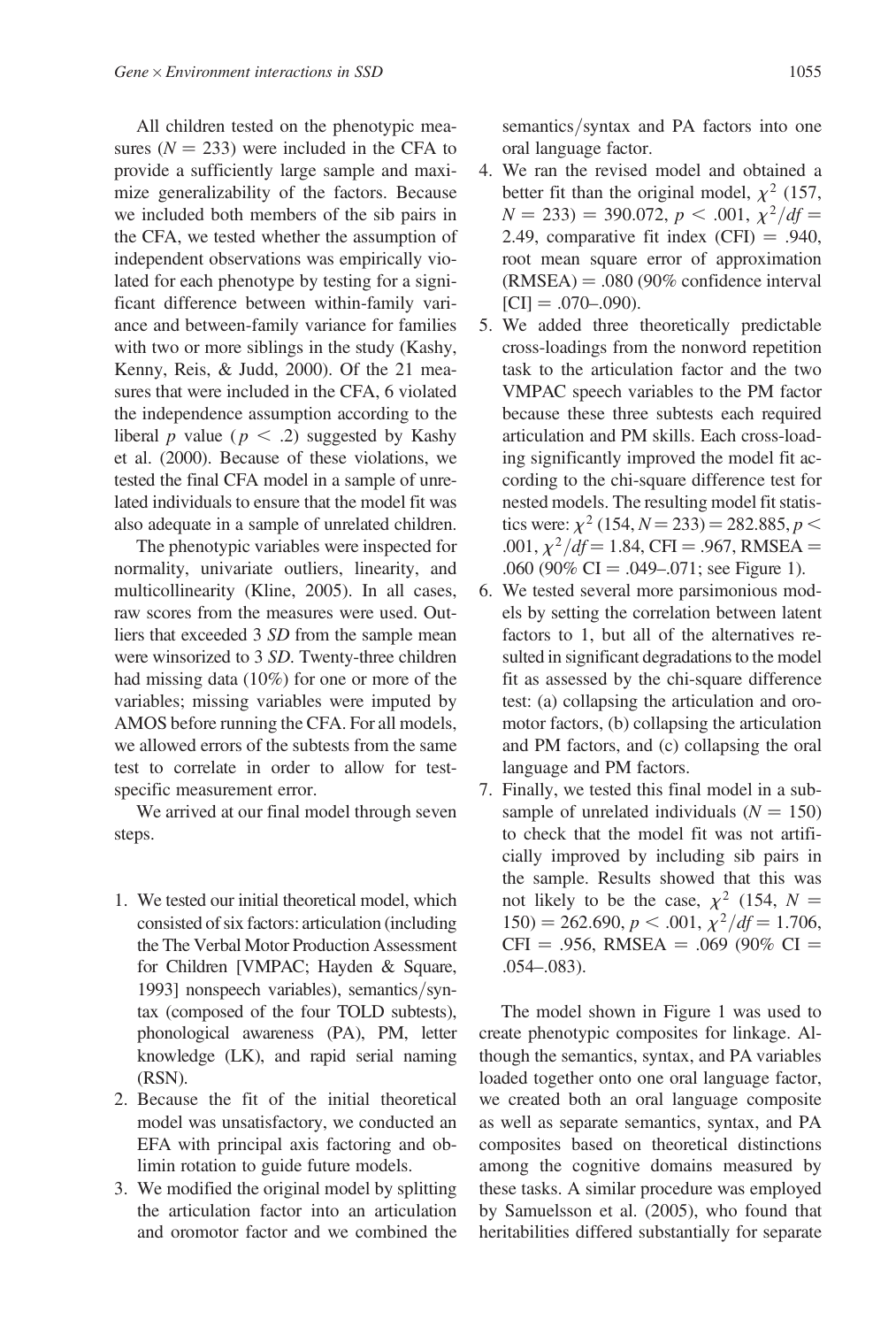

Figure 1. The modified six-factor model used to make composites.

skill categories within a heterogeneous "general verbal ability" factor that emerged from an EFA in their twin sample. These results showed that the nonshared variance between phenotypic variables could be important for detecting differential genetic etiologies.

When creating the composites, we excluded the cross-loading VMPAC variables because they loaded almost equally on the PM and articulation factors. The nonword repetition task was assigned to the PM factor because it loaded more strongly on PM (.67) than on the articulation factor (.30). To create the composites, the variables of each construct were reflected when necessary, standardized, and averaged together. The distributions of the composites were inspected for outliers and normality. We performed transformations on four variables to improve the normality of the distributions

and minimize outliers. The articulation, oromotor, and LK factors were inverse transformed and the RSN factor was log transformed following recommendations by Tabachnick and Fidell (2001). Next, the composites were age regressed, with age and  $\text{age}^2$  as the independent variables. Finally, in preparation for the DeFries–Fulker (DF) linkage analysis, the sib-pair scores were standardized relative to the control mean and standard deviation (SD). For the DF linkage analysis, we used an extremity selection of 1 SD below the control mean.

Environmental variables. The environmental variables were inspected for normality and univariate outliers. Outliers that exceeded 3 SDs from the sample mean were winsorized to 3 SD. The environmental variables were then screened for their impact on speech, language,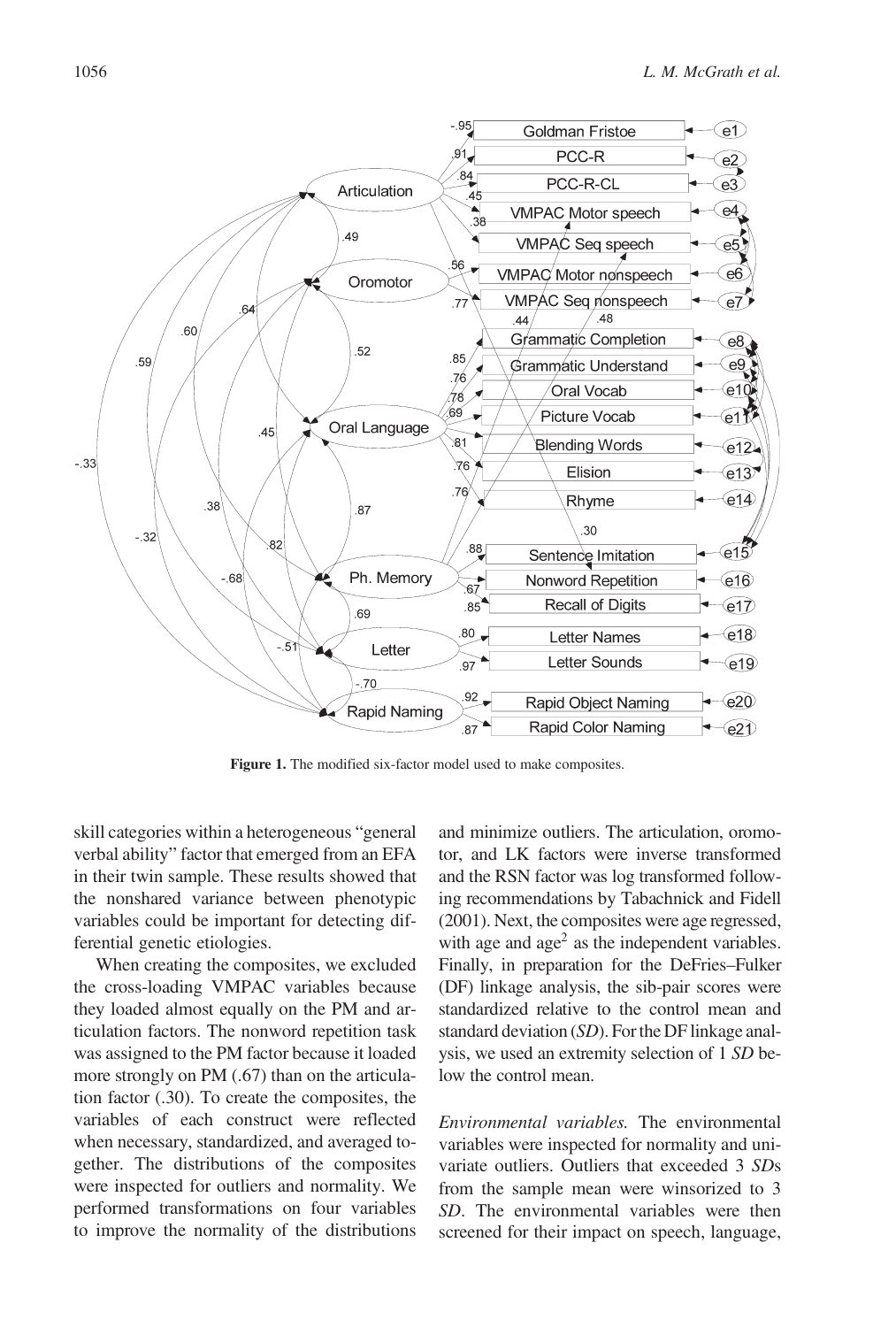and literacy skills via correlations. We used the following phenotypes in the screening, the articulation composite score, the TOLD total language standard score (an average of the scaled scores from the subtests of the TOLD), and the reading composite score (an average of the standard scores from each of the reading measures). Negative correlations were expected because the environmental variables were reflected so that high values represented high environmental risk, whereas the composite scores were reflected so that high values represented good performance. The five environmental variables (of the 12 environmental variables tested) that showed significant correlations with one or more of the composite phenotypes are displayed in Table 3. Only these environmental variables were used in subsequent tests of  $G \times E$ .

Notably, the oral reading correlation with the reading composite was in the opposite direction from predicted, possibly indicating that parents of children with low reading scores were trying to compensate by reading more often to their children and/or that children who were good readers tended to read by themselves rather than with their parents. Despite the directionality of this correlation, we decided to include the oral reading variable in further analyses because it was of theoretical interest (Phillips & Lonigan, 2005). Families that prioritized reading to their child with reading difficulties may have been providing a richer literacy environment overall.

The pairwise correlations among the five selected environmental variables suggested that the variables were not simply redundant. The highest correlations were between maternal and paternal years of education  $r(69) =$ .49,  $p < .01$ , and maternal and paternal years of education with ART,  $r(69) = .49, p < .01$ ,  $r(69) = .42$ ,  $p < .01$ , respectively. This reduced set of five variables was correlated with the genetic risk indices derived from the DF regression equation to exclude those variables showing significant  $G-E$  correlations (see  $G-E$  correlation in the Results section).

#### Genotyping and ibd estimation

DNA was extracted from buccal brushes obtained from all participating children and their available biological parents. Markers from dyslexia candidate regions on chromosomes 1p36, 6p22, and 15q21 were typed using fluorescently labeled primers on an automated ABI 3700 DNA sequencer (Applied Biosystems, Foster City, CA). The order of markers was determined from the published genome map NCBI MapViewer and genetic distances were based on the deCode map, both of which are available at the NCBI website (http://www. ncbi.nlm.nih.gov/mapview/). This map was selected over the Marshfield map, because it is based on more meioses, but if a marker was not placed on the deCode map, the position was extrapolated based on the physical distance and the relative distances between flanking markers on the Marshfield map. The markers and their positions have been published by Smith et al. (2005). Throughout this study, centimorgan (cM) designations are referenced to the first marker typed on each chromosome

| Table 3. Correlations of the environmental variables with speech, language, |  |
|-----------------------------------------------------------------------------|--|
| and literacy measures                                                       |  |

|                                                             | Articulation<br>Composite<br>$(N = 69)^{a}$ | TOLD Language<br>Composite<br>$(N = 69)^{a}$ | Reading<br>Composite<br>$(N = 60)^b$ |
|-------------------------------------------------------------|---------------------------------------------|----------------------------------------------|--------------------------------------|
| Maternal education (years)                                  | $-.066$                                     | $-.227$                                      | $-.394**$                            |
| Paternal education (years)                                  | $-.027$                                     | $-.309*$                                     | $-.389**$                            |
| Number of ear infections                                    | $-.060$                                     | $-.266*$                                     | $-.041$                              |
| Parent Author Recognition Test<br>HLQ oral reading to child | $-.066$<br>$-.083$                          | $-.348**$<br>.053                            | $-.297*$<br>$.273*$                  |

<sup>a</sup>Randomly selected sibling from each family.

<sup>b</sup>Probands only.

 $*_{p} < .05.$   $*_{p} < .01.$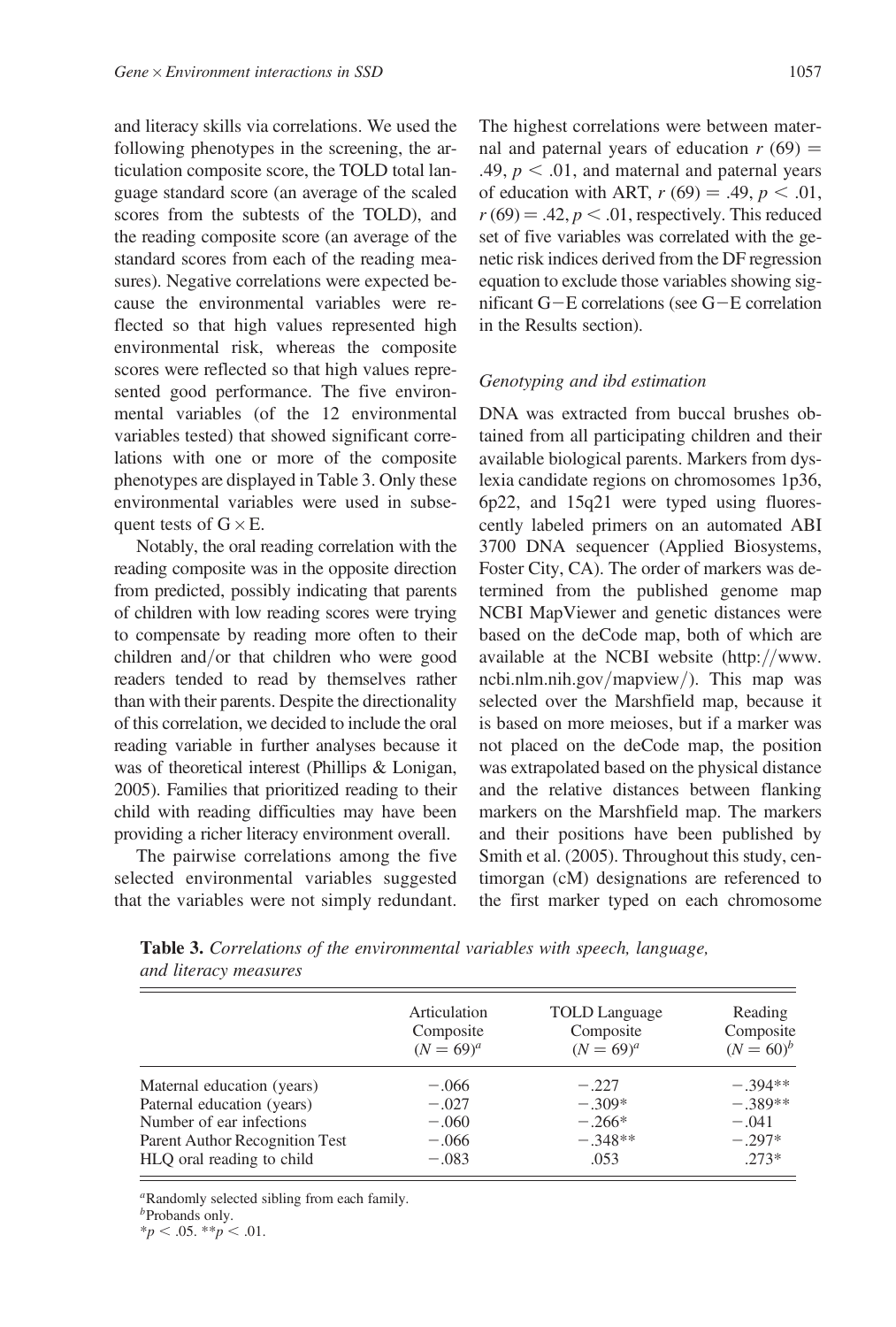(e.g., the most telomeric marker on chromosome 1, D1S199, is designated 0 cM).

Allele calling was done by ABI Genotyper v. 3.7 software, and inheritance checking was done with the Genetic Analysis System version 2 software (Young, 1995). In our genetics lab, the initial genotype error rate detected by the Genetic Analysis System is approximately 3.2%. When errors were detected by the Genetic Analysis System, the allele calls were double-checked by the technologists. Following this procedure, the count recs feature in GENEHUNTER 2.1\_r5b (Kruglyak, Daly, Reeve-Daly, & Lander, 1996) and the error feature in MERLIN (Abecasis, Cherny, Cookson, & Cardon, 2002) were also used to detect errors in map placement or genotyping. The Graphical Relationship Representation (www.sph.umich. edu/csg/abecasis/GRR) was also used to visually inspect the genetic data from parents and siblings to insure that all siblings were full biological siblings and all parents were full biological parents. After all detectable errors were corrected or deleted, it was estimated that the genotype error rate was less than 1%. Multipoint ibd estimations were calculated using the ibd feature of Merlin (Abecasis et al., 2002).

#### Linkage analysis and genetic risk

This study employed two regression-based linkage methods that can be used with severity selected samples: the DF method (DeFries & Fulker, 1985, 1988; Fulker et al., 1991) and the Merlin-regress method (Sham, Purcell, Cherny, & Abecasis, 2002). One limitation of the Merlin-regress method is that the population mean, variance, and heritability of the phenotype must be known. Decreases in power result if these parameters are misspecified. As a result, we chose the DF method as our primary linkage analysis because it can flexibly incorporate tests of  $G \times E$  and it does not require accurate specification of the population statistics, which are unknown in this selected sample.

The DF method takes advantage of the phenomenon of regression to the mean. In this method, at least one member of each sib pair (the proband) is selected to be extreme on a phenotype. The logic is that, given a risk locus that affects a phenotype, a co-sib who carries the same alleles as the proband will not regress as far to the population mean as a co-sib who does not share the same genotype. In other words, if the ibd status of the sib pair at the locus being tested is a significant predictor of the co-sib's score, then there is evidence for linkage (e.g., if the  $B_2$  term is significant; see the Results section for the DF equation; DeFries & Fulker, 1985, 1988; Fulker et al., 1991; Plomin et al., 1997).

Multipoint DF analyses (every 0.5 cM) were conducted with regressions in SPSS 13.0 using an extremity selection of 1 SD below the control mean. Because the sample was truncate selected, sib pairs in which both members met the extreme selection criteria were double entered (DeFries & Gillis, 1991). In other words, although we explicitly recruited SSD probands and their siblings, the designation of "proband" for the purposes of the DF analysis was empirically determined for each analysis by assessing whether one or both members of a sibling pair met the extreme selection criteria. The standard errors of the regression coefficients were corrected for the number of double-entered pairs using the procedures documented in Stevenson, Pennington, Gilger, DeFries and Gillis (1993). This correction procedure is conservative, exceeding a 30% overestimate in some cases (Kohler & Rodgers, 2001; Rodgers & Kohler, 2005). As a result, we loosened the  $p < .01$  criteria proposed by Lander and Kruglyak (1995) for replicating a linkage result to  $p < .05$  (one tailed). A one-tailed test of the ibd value  $(B_2)$ is customarily used because the direction of regression is nearly certain (e.g., DeFries, Fulker, & LaBuda, 1987). We did not apply a correction for multiple tests because a Bonferroni correction is too conservative in this scenario where the phenotypes are highly correlated and the markers are tightly linked. In fact, an appropriate correction does not exist for this case (e.g., Francks et al., 2004).

To conduct  $G-E$  correlations, we derived a measure of genetic risk from the DF basic equation, using the influence statistic, standardized DF beta, provided by SPSS Regression. DF beta is the change in the regression coefficient that results from the exclusion of a particular case. In this case, the change in the  $B_2$  regression coefficient when a particular sib pair is deleted is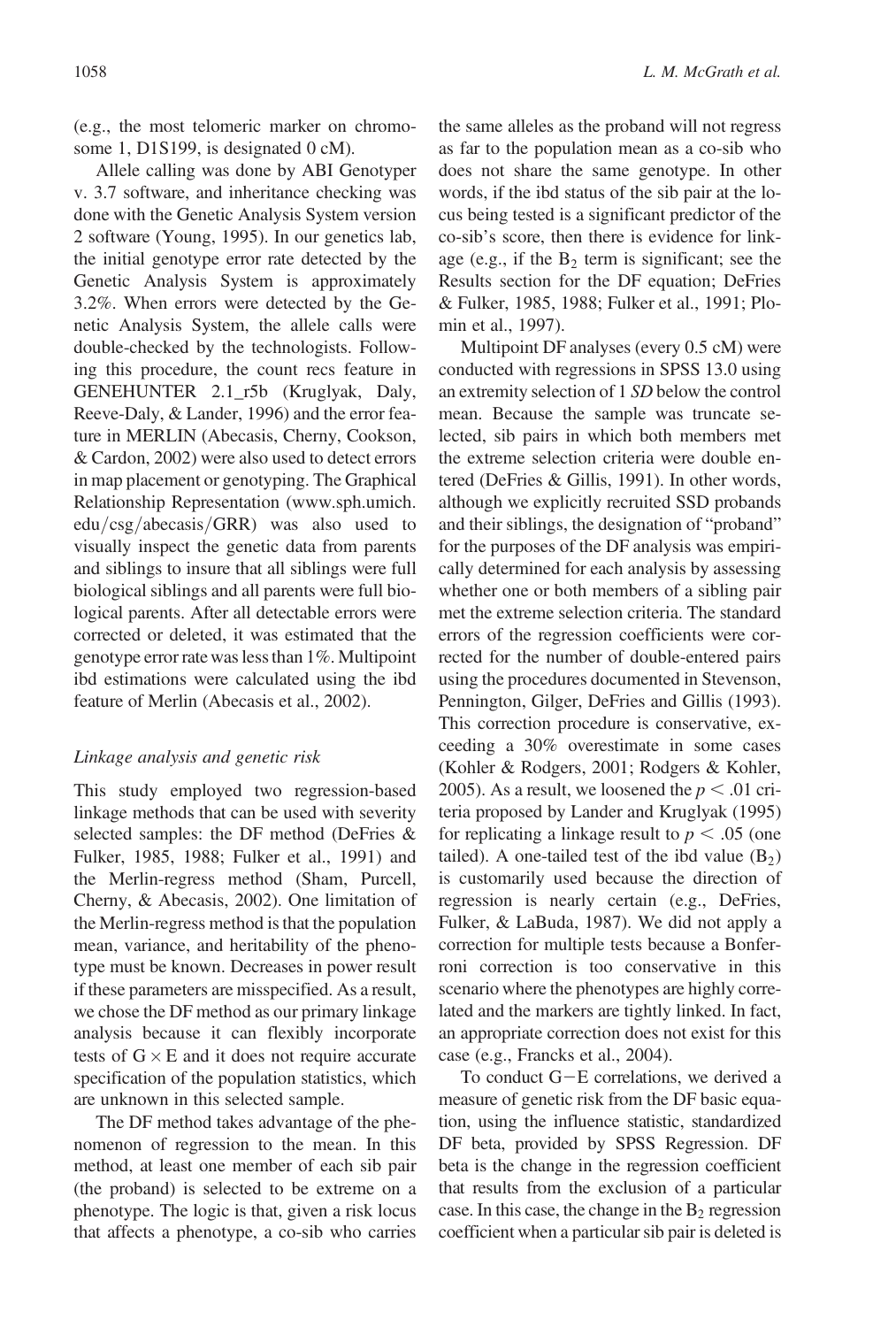an estimate of the contribution of the sib pair to the linkage result. In this study, standardized DF beta calculations were obtained for every significant linkage peak. Because linkage peaks are obtained at different markers with different phenotypes and with different sib pairs included in each analysis, different linkage analyses can provide conflicting information. As a simplification, we derived two categorical genetic risk definitions. For Definition 1, a sib pair was considered to possess the risk allele at a chromosomal location if the pair contributed to linkage at one or more linkage peaks. For Definition 2, a sib pair was considered to possess the risk allele at a chromosomal location if the pair contributed to linkage at two or more linkage peaks. These two estimations of risk allele status were used to group families into those likely to possess the risk allele and those unlikely to possess the risk allele. Then, in order to test for  $G-E$  correlations, t tests were run on these groups to determine if environments differed by genetic risk status.

Another regression-based linkage method that is appropriate for selected samples is the Merlin regress (Sham, Purcell, Cherney, & Abecasis, 2002). In contrast to the DF method, which predicts the co-sibs' phenotype from ibd status, controlling for the proband's phenotype, the Merlin-regress method exchanges the independent variable and the dependent variable, predicting ibd from the phenotypic relation between sibs. The logic is that if the relationship between the phenotypes of siblings can be used to predict their ibd status, then linkage is established. This method is not affected by sample selection because biased regression coefficients only result from selection on the dependent variable, not the independent variable (Sham et al., 2002). Because studies almost always select via trait values and not ibd sharing, the method is robust to selection.

As a secondary linkage method, we ran Merlin regress with multipoint estimations every 0.5 cM. The Merlin 1.0 alpha release was used for the analyses (Abecasis & Wigginton, 2005). The Merlin-regress method requires estimations of the mean, variance, and heritability of the phenotypes in the unselected population. Misspecification of these values, especially the mean, can result in a loss of power (Sham et al., 2002). As a result, we set a liberal  $p < .05$  (onetailed) value for interpreting the results of the Merlin regress because we did not possess ideal population estimates. Because of the potential loss of power because of misspecification, we attempted to estimate the population mean and variance for our phenotypes using Shriberg et al.'s (1999) calculation that 3.8% of 6-yearold children in an epidemiological sample qualify for a speech delay diagnosis. We tried to mimic a population sample by forming a composite sample from our control sample and SSD sample. We included all of our children who met criteria for a "persistent" speech problem  $(n = 31)$  and then weighted the control sample so that these persistent children would compose 3.8% of the sample. Then, we calculated the mean and variance of the composite sample. For estimating the heritability of the phenotypes, we relied on two population-based twin studies that have collected measures in children aged 4–6 years old that are similar to those included in the current study, the Twins' Early Development Study study (Colledge et al., 2002; Kovas et al., 2005) and the Longitudinal Twins Study (Byrne et al., 2002, 2005; Samuelsson et al., 2005).

## **Results**

The results focus on three primary issues: (a) localizing linkage peaks on chromosome 1, 6, and 15 with an expanded set of speech, language, and preliteracy phenotypes; (b) testing for  $G-E$  correlations; and (c) testing for  $G \times E$ .

#### Linkage analyses

The purpose of these analyses was to localize the linkage peaks on chromosome 1, 6, and 15 with an expanded set of phenotypes following after the analyses of Smith et al. (2005). Localization of the linkage peaks with the expanded set of composite phenotypes was necessary to conduct tests of  $G \times E$  at these peaks. Results for the DF basic equation and Merlin regress for chromosomes 6 and 15 are depicted in Figures 2 and 3, respectively. Sample sizes are provided for the DF analysis because they change with each linkage analysis because different numbers of sib pairs qualify for the 1 SD severity selection depending on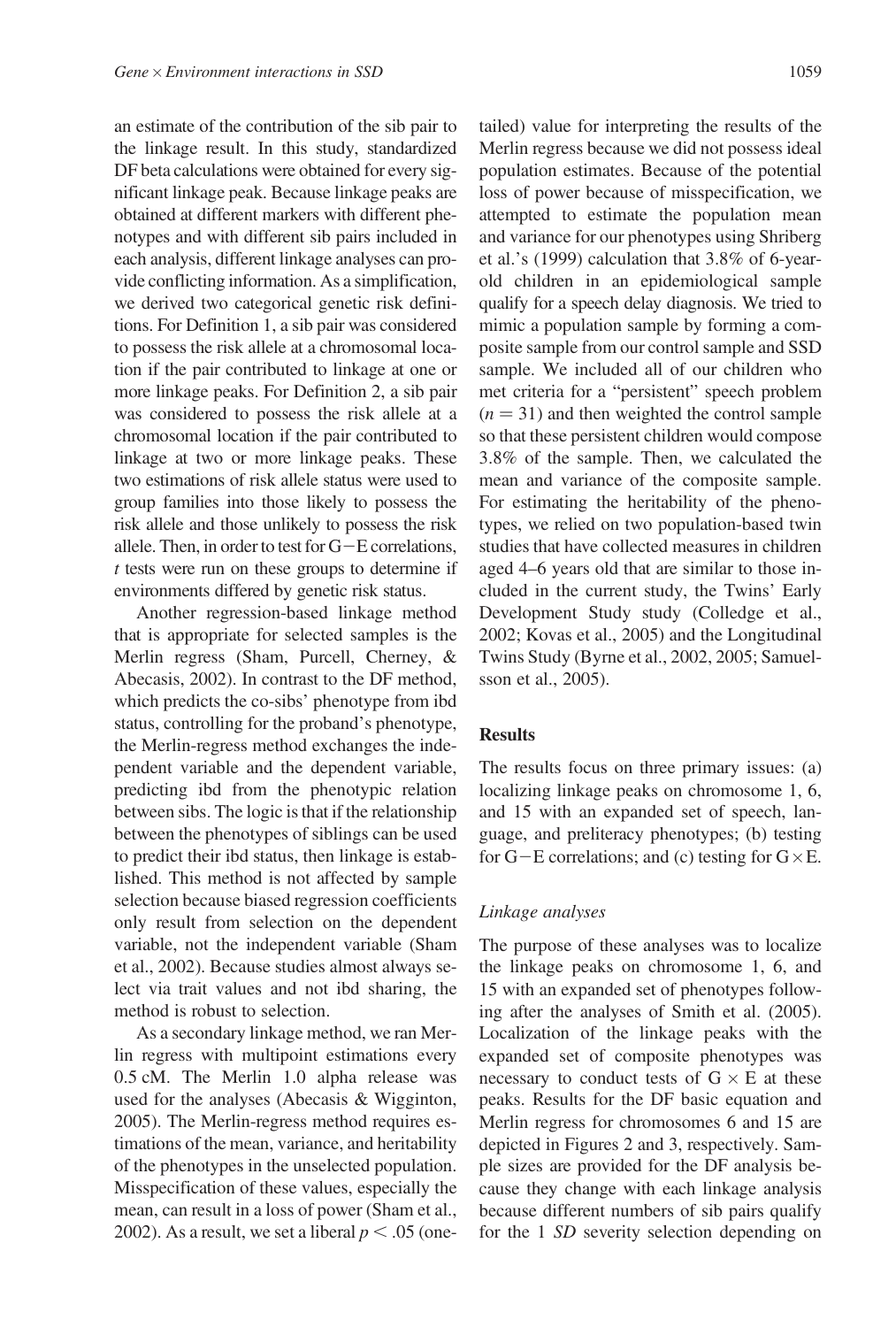

Figure 2. The linkage of chromosome 6 markers and speech, language, and preliteracy phenotypes using the DeFries–Fulker and Merlin-regress linkage methods. The significance of the linkage ( $p$  value) is graphed against the chromosomal position of the markers on 6p22, with the p terminus to the left and the centromere to the right. The approximate locations of the two proposed reading disability candidate genes, DCDC2 and KIAA0319, are also indicated. [A color version of this figure can be viewed online at www.journals. cambridge.org]

the phenotype. The lines are dotted to signify that they represent interpolations between the 0.5-cM multipoint estimations. In the case of the DF analysis, the  $p$  value is obtained by the test of significance of the beta weight  $(B_2)$  term in the basic equation

$$
C = B_1 P + B_2 \hat{\pi} + K,
$$

where C represents the co-sib's phenotypic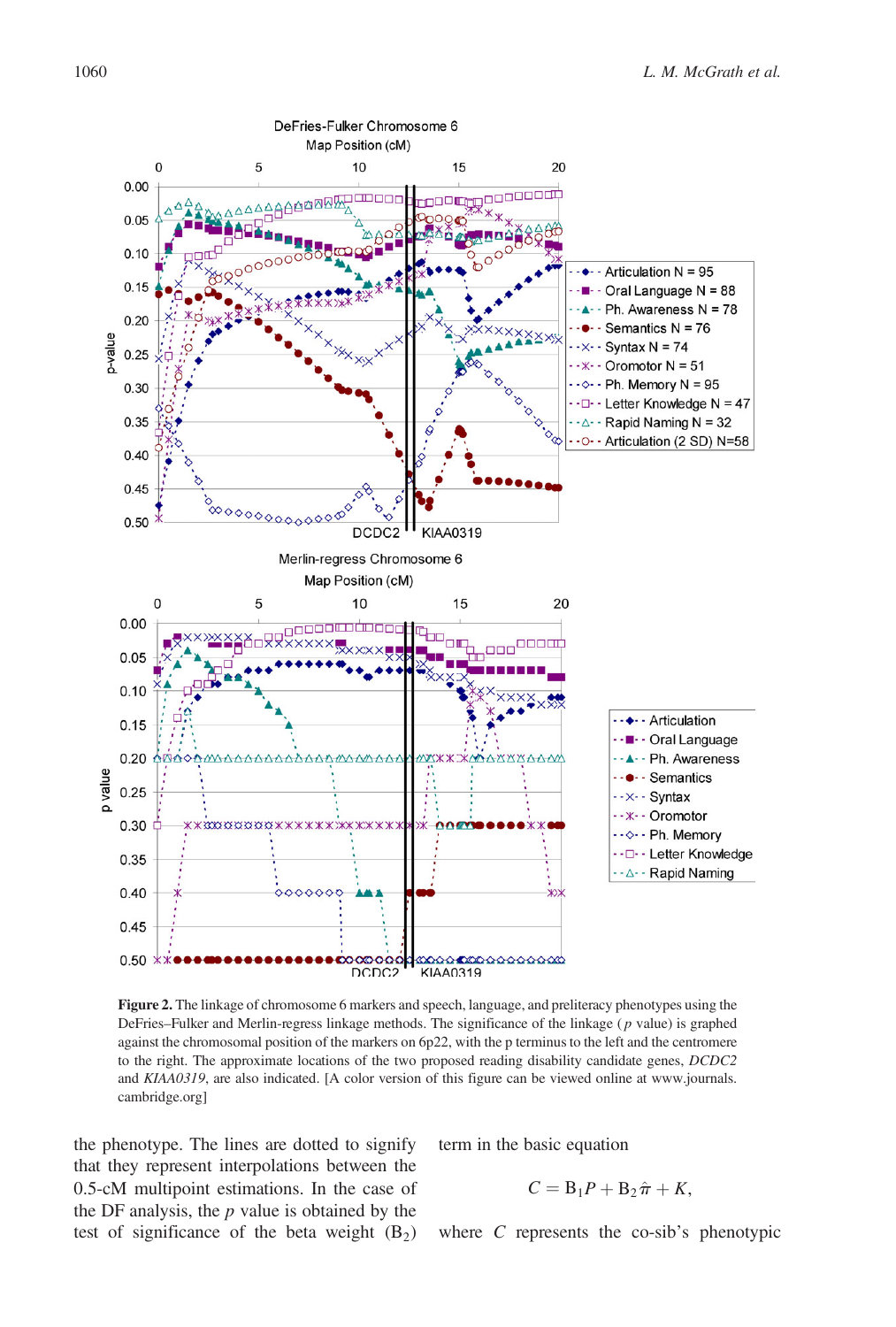

Figure 3. The linkage of chromosome 15 markers and speech, language, and preliteracy phenotypes using the DeFries–Fulker and Merlin-regress linkage methods. The significance of the linkage ( $p$  value) is graphed against the chromosomal position of the markers on 15q21, with the q terminus to the right and the centromere to the left. The approximate location of a proposed reading disability candidate gene, DYX1C1, is also indicated by the vertical line. [A color version of this figure can be viewed online at www.journals.cambridge.org]

score, P represents the proband's phenotypic score, and  $\hat{\pi}$  is the sib pair's estimated ibd value at a particular marker.

Consistent with the results of Smith et al. (2005), the weakest evidence for linkage was obtained on chromosome 1. There was no significant evidence for linkage with the DF method and only the Semantics composite reached the  $p < .05$  cut-off with the Merlin-regress method. In addition, similar to the results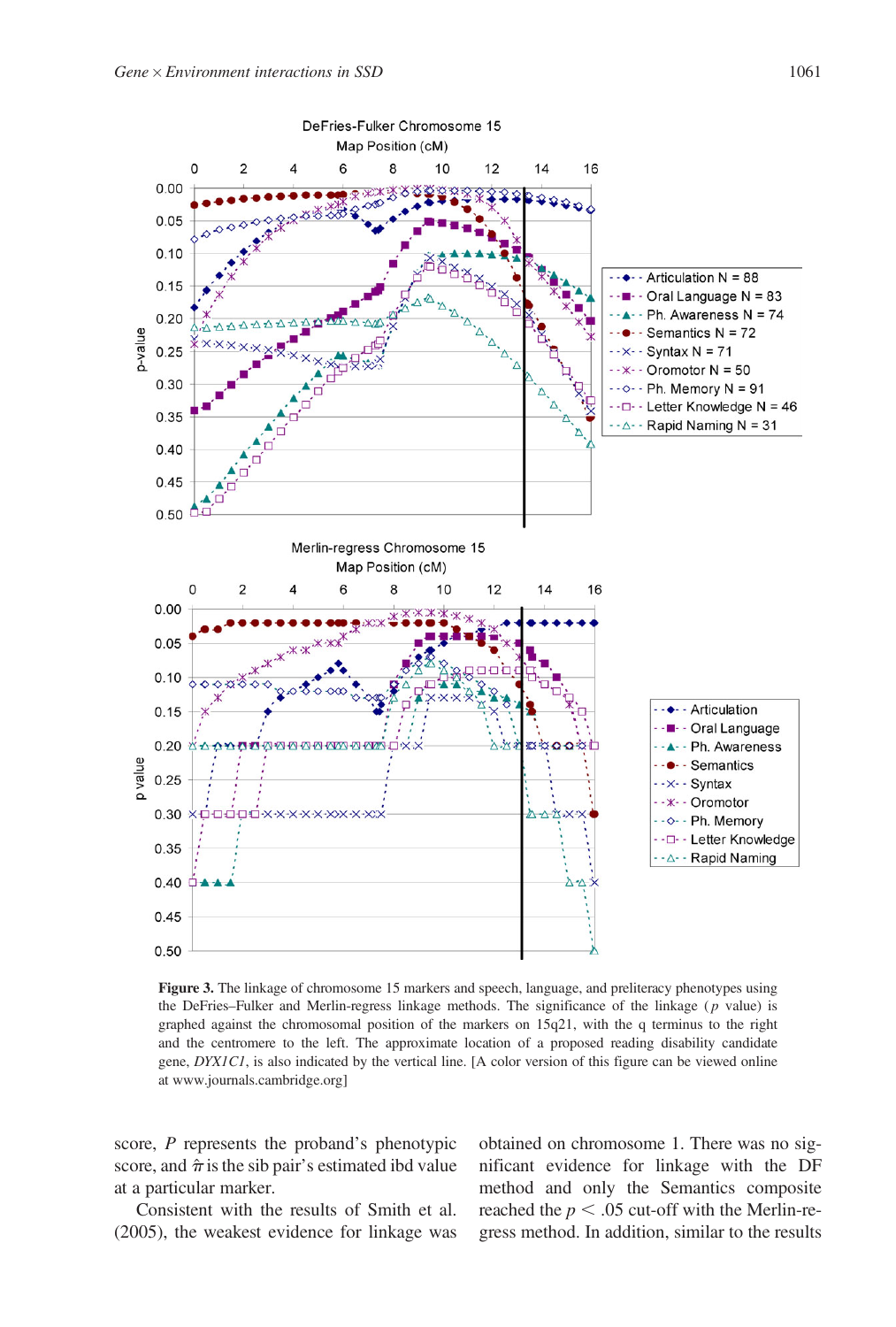of Smith et al. (2005) that showed marginally significant linkage with an articulation measure on chromosome 1, the articulation composite in the current study approached trend-level significance ( $p = .11$ ) with the Merlin-regress method. Because there was not consistent evidence of linkage at this 1p36 locus, we did not conduct  $G \times E$  analyses using this locus.

The chromosome 6 graphs showed a complicated pattern with possible evidence for two separate linkage peaks at  $\sim$ 2 and  $\sim$ 12–16 cM. The PA and LK phenotypes showed converging evidence for linkage across methods. With the DF method, there was also evidence for linkage of the oromotor and RSN phenotypes, whereas these phenotypes approached a trendlevel significance with the Merlin regress  $(p = .10$  and .13, respectively).

Turning more specifically to the results of the DF linkage, it can be seen in Figure 2 that the articulation phenotype came close to a trend  $(p = .11)$  in the analysis of 6p22. The fact that our articulation phenotype did not reach significance was surprising because a related phenotype had reached significance in the DF augmented analysis conducted by Smith et al. (2005). Nevertheless, there is a precedent in the literature that more severe selection is needed to identify linkage peaks at this risk locus (Deffenbacher et al., 2004). As such, we also conducted a DF regression with the articulation phenotype using more severe selection criteria, 2 SD below the control mean. With this more severe selection, the articulation phenotype did reach the  $p < .05$  cutoff for linkage.

On chromosome 15, the articulation, semantics, and oromotor phenotypes showed linkage with both methods at the same markers. The PM phenotype showed evidence for linkage using the DF method and a trend-level significance with the Merlin-regress method  $(p)$  $= .07$ ).

In summary, these linkage analyses allowed us to localize the linkage peaks associated with speech, language, and preliteracy phenotypes on 6p22 and 15q21. There was generally good correspondence between the two linkage methods in terms of morphology of the graphs and phenotypes showing linkage. The markers nearest the identified linkage peaks were used to explore  $G-E$  correlations and  $G \times E$ .

## $G-E$  correlations

The set of five environmental variables determined to have an impact on speech, language, and/or literacy skills was screened for  $G-E$ correlations because we wanted to exclude the possibility that  $G-E$  correlations were responsible for any  $G \times E$  that we detected. We took a categorical approach to this analysis, using genetic risk Definitions 1 and 2 at the chromosome 6 and 15 loci derived from the DF beta statistics. Within each family, if more than one sib pair from the same family was included in a linkage analysis (because of double-entry or multiple sibships), we selected the DF beta value that represented the largest contribution to linkage. Using this within-family DF beta, we derived the categorical genetic risk variables. We split the sample into families at high risk for possessing the risk allele and those at low risk at the chromosome 6 and 15 locations according to Definitions 1 and 2. We conducted  $t$  tests (one tailed) to examine whether increased genetic risk at a chromosomal location was associated with a poorer environment. For maternal education, results showed that mothers from families that were at risk for possessing the risk allele on chromosome 15 had fewer years of education according to Definition 2,  $t(57) = 2.21, p < .05$ , but not Definition 1. None of the other environmental variables showed a significant group difference. As such, we excluded the maternal education variable from  $G \times E$  analyses on chromosome 15. It is important to note that, to the best of our ability, we excluded environmental variables that were significantly associated with genetic risk at the loci of interest in this study. However, this does not preclude the possibility that other genes in the genome influenced these environmental variables. We turn now to the  $G \times E$  analyses conducted at the previously determined linkage peaks on 6p22 and 15q21 using the DF analysis.

## $G \times E$

For these analyses, the extended DF model was used to test for  $G \times E$  (Fulker et al., 1991). The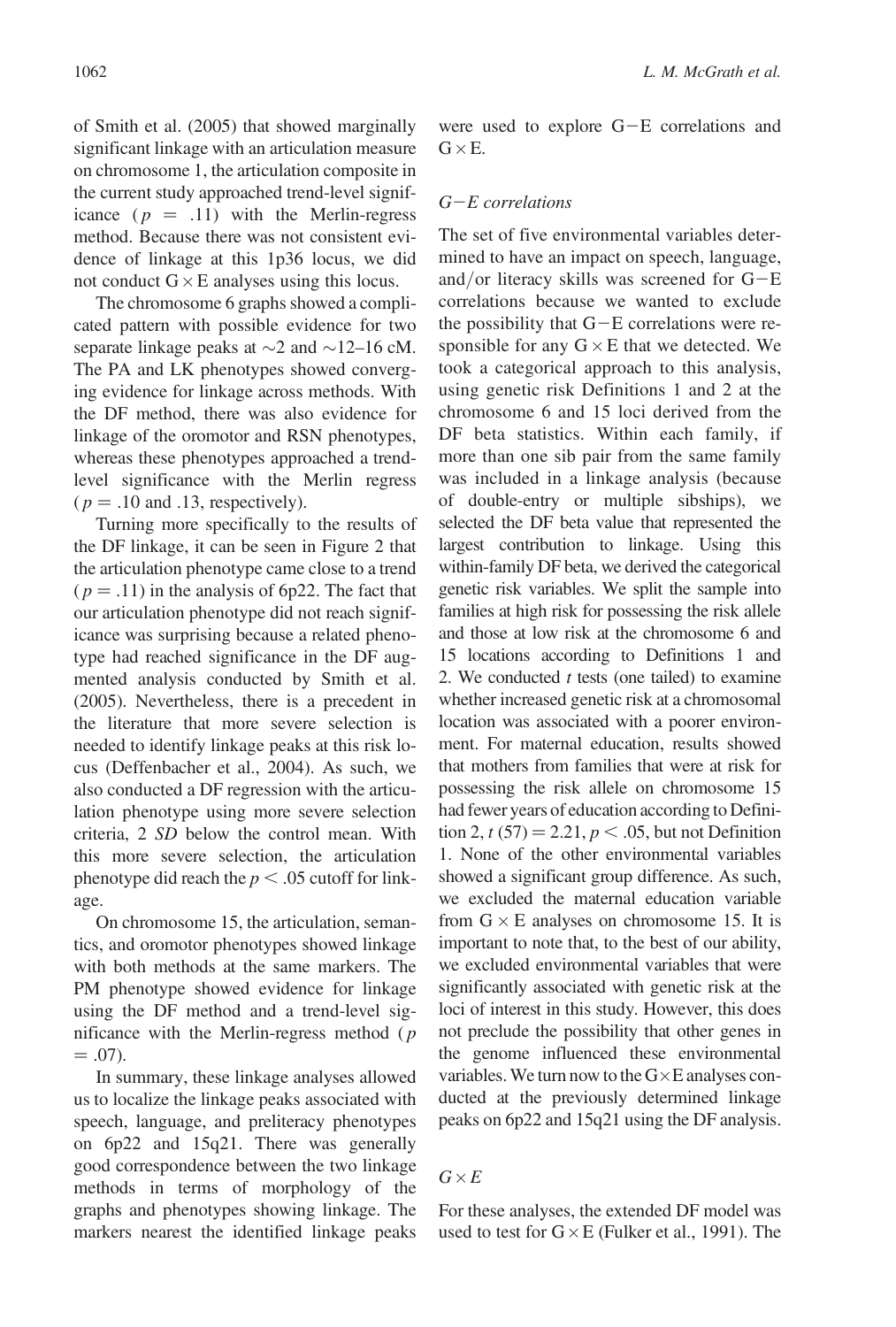extended equation is

$$
C = B_1P + B_2\hat{\pi} + B_3E + B_4PE
$$
  
+ B\_5\hat{\pi}E + K,

where  $E$  is an environmental measure and the beta weight of interest is  $B_5$ , which estimates the significance of the  $G \times E$ . The extended model was run with the five qualifying environmental variables and five significant linkage phenotypes on chromosome 6 and with the four qualifying environmental variables (maternal education excluded) and four significant linkage phenotypes on chromosome 15. Each of the environmental variables was a shared environment between siblings with the exception of the number of ear infections. In this case, the co-sib's number of ear infections was entered as the environmental variable in the model because the question for the analysis was whether the ear infections of the co-sib interacted with his/her genetic background to predict his/her phenotypic score. As before, the standard errors of the B weights were corrected for double entry. Because considerable power is necessary to detect interactions and because the double-entry correction is known to be conservative, we noted nonsignificant trends of  $p < 0.1$  (two tailed) for the G $\times$ E terms.

We predicted bioecological  $G \times E$  between the genetic risk loci and the environmental variables. Four of the five interactions followed this pattern, but one of the interactions between the chromosome 15 locus and the number of ear infections was in the diathesis–stress direction. Figure 4 plots these continuous interactions according to recommendations by Aiken and West (1991). We plotted the lines for the case where the proband's score is at the mean for the proband group (e.g.,  $-1$ ) and 0 represents the control mean. The environmental variable is either 1 SD above or below the mean, corresponding to the labels of "enriched" and "less optimal" environment, respectively. The one diathesis–stress  $G \times E$  is plotted in Figure 4a, followed by the four bioecological  $G \times E$  in Figure 4b. As is shown in Figure 4b, the two  $G \times E$  with author recognition as the environmental variable appear to have a positive slope for the less optimal environment line. To test if the slopes of these lines were significantly different from 0, we conducted a simple slopes analysis according to the recommendations of Aiken and West (1991). For the Gene  $\times$  Author Recognition interaction for PA, the slope of the enriched environment line was significantly different from 0 ( $p < .01$ ), but the slope of the less optimal environment line was not significantly different from 0 ( $p = .16$ ). Similarly for the Gene × Author Recognition Trend interaction for RSN, the slope of the enriched environment line trended toward being significantly different from 0 ( $p = .06$ ), but the slope of the less optimal environment line was not significantly different from 0 ( $p = .52$ ). Thus, for the four bioecological interactions, the slope of the less optimal environment was not significantly different from 0, whereas the enriched environments showed a significantly negative slope. Consistent with the bioecological model, the direction of these slopes indicated that genetic factors exerted more influence on the phenotype in the enriched environment than in the less optimal environment.

Figure 4 also shows that there were two trends for  $G \times E$  in predicting the semantics phenotype, but these interactions were in opposite directions (one interaction was in the bioecological direction and the other was in the diathesis–stress direction). We correlated the two environmental variables from the  $G \times E$ , oral reading, and number of ear infections, to ensure that this was not a spurious finding, such that, in this sample, children who had many ear infections happened to have parents who read to them often, and vice versa. The result showed that a spurious correlation was not the likely cause of the different directionalities of the interactions,  $r(59) = -.17, p = .19.$ 

The fact that only one of the  $G \times E$  was in the diathesis–stress direction led us to conduct follow-up analyses to explore whether this finding may be spurious. We conducted the  $G \times E$ ear infection analysis with three phenotypes that showed nonsignificant trend-level linkage  $(p < .15)$ , at the 15q21 locus, syntax, PA, and LK. Although none of the  $G \times E$  tests reached significance ( $p = .25-.35$ ), they were all in the diathesis–stress direction. Thus, the validity of this  $G \times E$  remains an open question.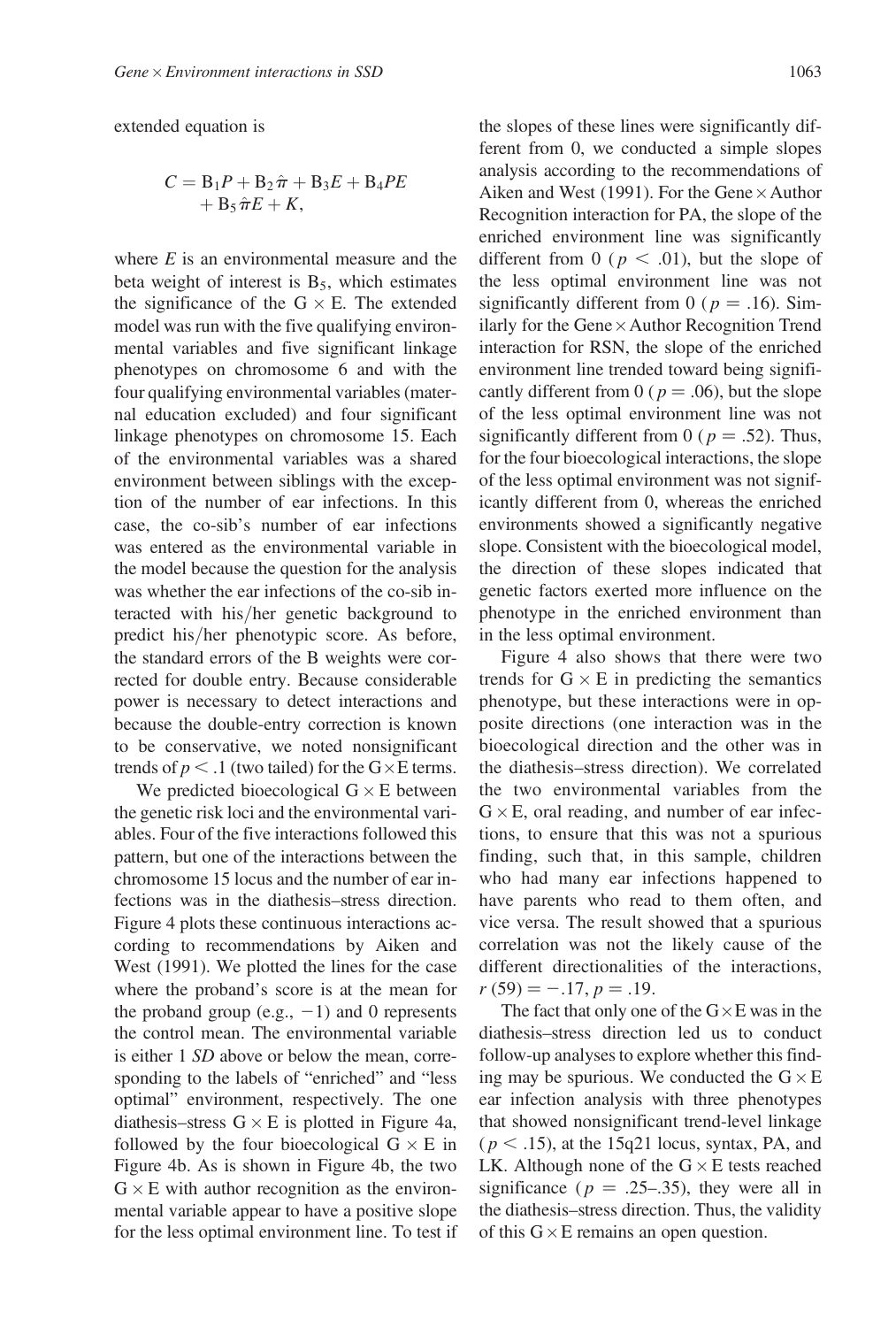

15q21 (7.31cM) x Number of Ear Infections Interaction for Semantics  $p = .055, N = 63$ 

Figure 4. Gene  $\times$  Environment interaction plots of (a) the diathesis–stress interaction with the 15q21 locus and number of ear infections for the semantics phenotype and (b) the four bioecological interactions.

In summary, we had expected to find bioecological  $G \times E$  such that children's genetic background would be manifested in their phenotypic scores in enriched environments, but their genetic background would be masked in poorer environments. Four of the five significant and trend-level  $G \times E$  were in this direction. Each of these interactions involved shared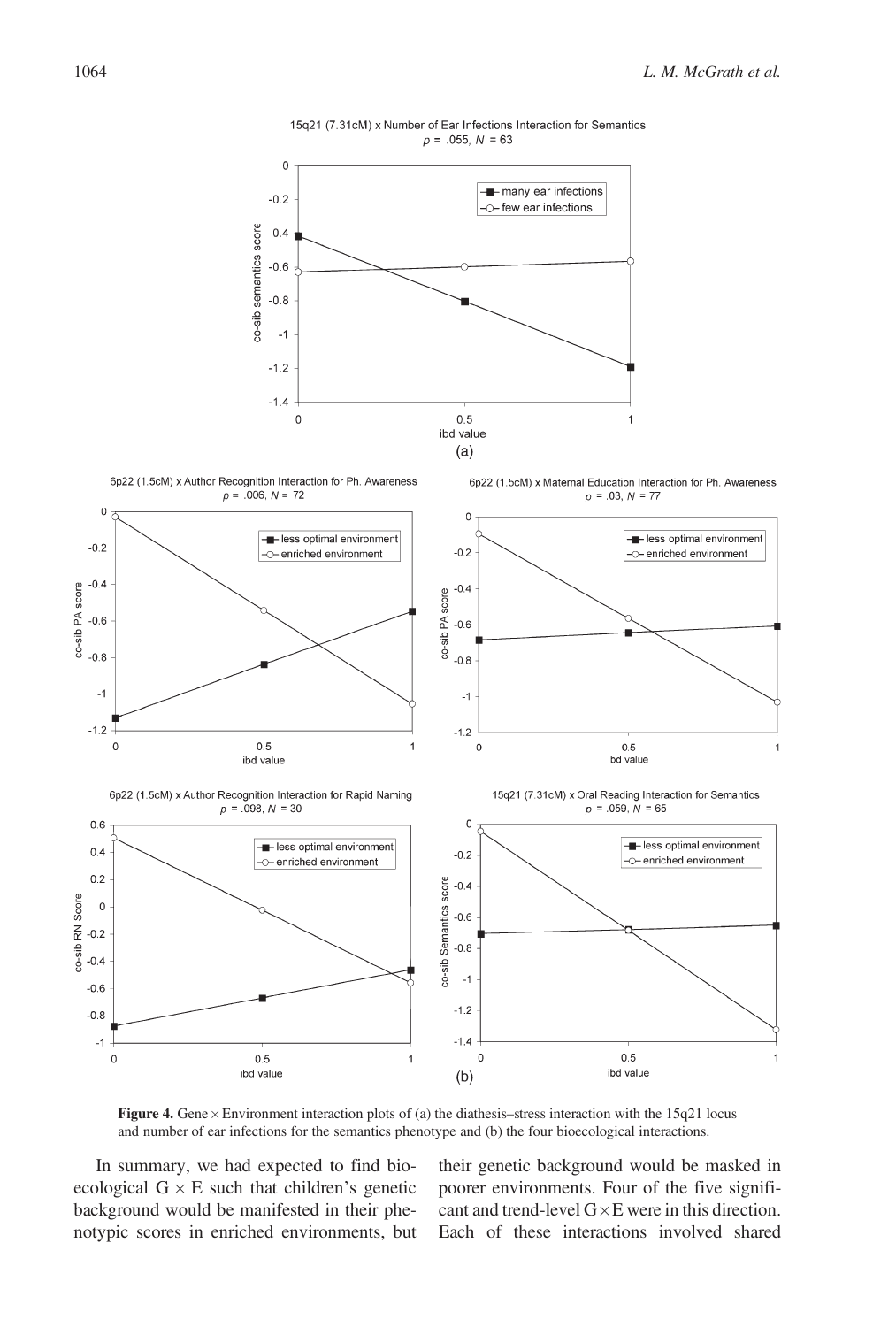environmental variables between siblings (maternal education, parent author recognition, and shared oral reading). The only  $G \times E$  in the diathesis–stress direction was with an environment unique to the siblings and of a qualitatively different nature–number of ear infections.

## **Discussion**

Smith et al. (2005), using substantively the same sample as the current study, reported linkage of speech phenotypes to known RD loci on 6p22 and 15q21 as well as suggestive linkage to 1p36. The aim of the current study was to extend these findings by examining  $G \times E$ . We reran the linkage analyses using an expanded set of speech, language, and preliteracy phenotypes to identify linkage peaks for the purpose of conducting  $G \times E$  analyses. We found evidence for bioecological type  $G \times E$  at both the 6p22 and 15q21 loci with several different phenotypes and home environmental variables. We also found evidence for one diathesis–stress type  $G \times E$ with the 15q21 locus and number of ear infections predicting the semantics phenotype.

One constraint on these findings is that the linkage results obtained by Smith et al. (2005) and the current study are still preliminary because the sample size is small. In addition, both Smith et al. (2005) and the current study employed more liberal significance tests than is typical in linkage studies because there was a strong hypothesis about the predicted linkage locations in previously identified RD regions. However, despite these limitations, there are encouraging findings emerging from attempted replications of these linkage results in an independent SSD sample. There is preliminary support for replication of the 1p36 and 6p22 locus (S. Iyengar, personal communication, September 8, 2006; Miscimarra et al., in press) and there is evidence for a possible replication of the 15q21 locus, although these results are ambiguous because the linkage peak is closer to genes associated with autism and Prader– Willi/Angelman syndrome than the region associated with dyslexia and SSD (Stein et al., 2006). These constraints notwithstanding, there are several novel aspects of the current study. This study tested for  $G \times E$  in the prediction of speech, language, and preliteracy skills,

which are domains in which  $G \times E$  has been relatively neglected. In addition, the current study utilized molecular genetic methods to test for  $G \times E$ , which is preferable to behavioral genetic studies because more specific genetic influences are measured (Rutter et al., 2006). Turning to the specific results of the current study, we will first discuss the linkage results followed by a discussion of  $G \times E$ . Finally, we will discuss the limitations of the study and future directions for research.

#### Linkage results

This discussion will focus on the 6p22 and the 15q21 loci, which showed the strongest evidence of linkage in both the current study and Smith et al. (2005). On chromosome 6, we found converging evidence of linkage from the DF basic and Merlin-regress methods for the PA and LK phenotypes in the 6p22 region. Both of these phenotypes are considered preliteracy skills that are predictive of later reading abilities (Raitano et al., 2004; Scarborough, 1990). A third preliteracy skill, RSN, showed evidence of linkage using the DF method and a trend with the Merlin-regress method. The fact that these preliteracy skills showed evidence of significant linkage to 6p22 is consistent with previous linkage and association studies reporting an RD risk locus in this region (for a review, see Fisher & DeFries, 2002; Fisher & Francks, 2006; McGrath, Smith, & Pennington, 2006). The oromotor phenotype also showed linkage to the 6p22 region. This linkage was somewhat unexpected because this phenotype is arguably the least related to RD among those tested in this study. However, Lewis and colleagues (Lewis et al., in press; Stein et al., 2004) also found that an oromotor variable in their SSD sample was linked to a previously identified RD locus on chromosome 3. It is of interest that we also found that our oromotor phenotype linked to the 15q21 region, which, together with the Lewis results, argues against a spurious finding.

Two candidate genes for RD in the 6p22 region have recently been proposed: DCDC2 (6p22.1; Deffenbacher et al., 2004; Meng, Smith, et al., 2005; Schumacher et al., 2006) and KIAA0319 (6p22.3–6p22.2; Cope, Harold,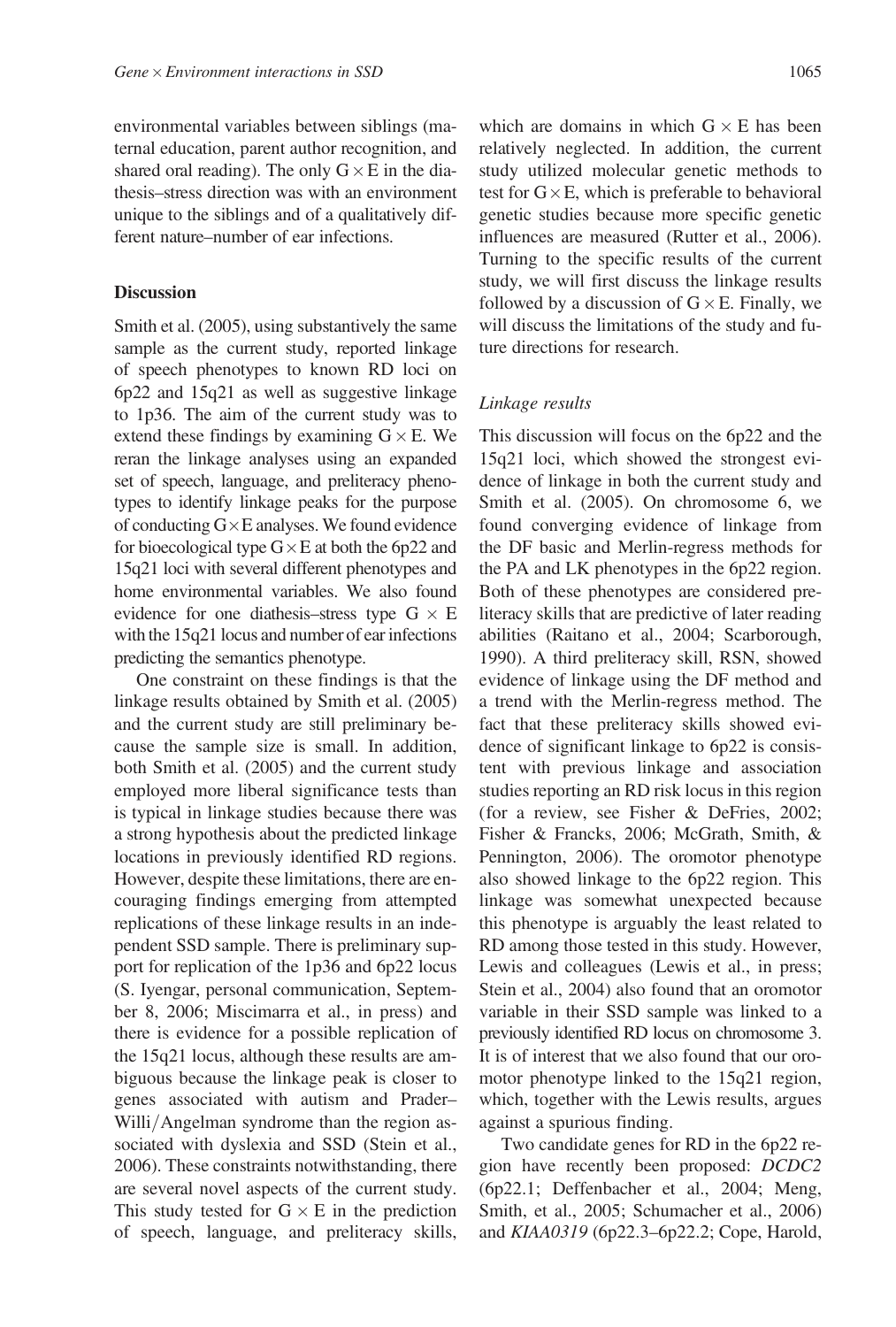et al., 2005; Francks et al., 2004; Paracchini et al., 2006). Both genes are expressed in the brain and play a role in neural migration (Meng, Smith, et al., 2005; Paracchini et al., 2006). Of the markers used in this study, the D6S1554 (13.16 cM) marker is closest to the DCDC2 and KIAA0319 genes (see Figure 2 for a visual depiction of the approximate location of these candidate genes relative to the chromosome 6 linkage peaks).

Given the location of these candidate genes near D6S1554, it is not surprising that many of the phenotypes (LK, oromotor, articulation) that showed linkage to the 6p22 region showed peaks near this marker. However, two of the phenotypes, RSN and PA, showed peaks in a more telomeric direction in the 6p22.3 region at 1.5 cM (D6S274). Although this linkage peak is more telomeric than is typically reported in linkage studies of the 6p22 region, Grigorenko et al. (1997) did report significant linkage to a nearby marker, D6S109, for a PA phenotype. The D6S109 marker is about 4 cM in the centromeric direction from the D6S274 marker (Kong et al., 2004). Given the relative imprecision of linkage studies in resolving genetic neighborhoods, it is possible that our peak at D6S274 and Grigorenko et al.'s peak at D6S109 are detecting the same locus near the proposed candidate genes, with the variability in linkage peaks attributable to the informativeness of the markers. However, further studies will be needed in order to determine if this more distal linkage peak is (a) related to the candidate genes discussed above, (b) a false positive, or (c) associated with another yet to be identified gene in this region.

On chromosome 15, we found converging evidence from both linkage methods for the semantics, oromotor, and articulation phenotypes. The PM reached significance in the DF analysis and trend-level significance with the Merlin-regress method. Notably missing among these phenotypes showing linkage were the preliteracy variables, considering that the 15q21 region has been identified as an RD locus. Smith et al. (2005) also noted that speech and language phenotypes showed stronger linkage than the preliteracy phenotypes, suggesting that the 15q21 region might be more salient for speech and language disorders. However, it is difficult to make an argument for differential linkage when the phenotypes are correlated (Pennington, 1997). Nevertheless, these results suggest that this locus may also be related to SLI phenotypes. Semantic deficits are a hallmark of SLI and PM deficits have been proposed as the core cognitive deficit in SLI (Gathercole & Baddeley, 1990). To date, this region has not emerged in genome-wide scans of SLI (Bartlett et al., 2002; SLI Consortium, 2002, 2004), but the nature of the linkage peaks in the 15q21 region suggest that it may be worth further investigation.

The linkage peaks in the 15q21 region were remarkably consistent, spanning the 9.43–13.43 cM region (markers D15S1017– D15S1029). A candidate gene in this region for dyslexia has also been proposed: DYX1C1 (15q21.3, also known as EKN1; Taipale et al., 2003), although attempted replications have produced mixed findings and none of the studies to date have replicated the proposed risk allele (Bellini et al., 2005; Cope, Hill, et al., 2005; Marino et al., 2005; Meng, Hager, et al., 2005; Scerri et al., 2004; Wigg et al., 2004). This gene is expressed in the brain and plays a role in neural migration (Taipale et al., 2003; Wang et al., 2006). The nearest marker to DYX1C1 from this study is D15S1029 (13.43 cM). Unfortunately, 73% of the individuals (parents and co-sibs) were missing information for the D15S1029 marker in this sample, so it turned out to be a less informative marker than the nearby marker D15S1017, at 9.43 cM. The missing data may explain why the linkage peaks were closer to the D15S1017 marker (9.43 cM) than the D15S1029 marker (13.43 cM; see Figure 3 for a visual depiction of the location of this candidate gene relative to the chromosome 15 linkage peaks). Nevertheless, the obtained linkage peaks for our phenotypes are consistent with the location of the candidate gene.

Overall, these linkage findings are consistent in showing linkage of speech, language, and preliteracy phenotypes to the previously identified RD risk loci on 6p22 and 15q21. The most parsimonious explanation of these findings is that a single gene in these regions is pleiotropic for the different phenotypes (see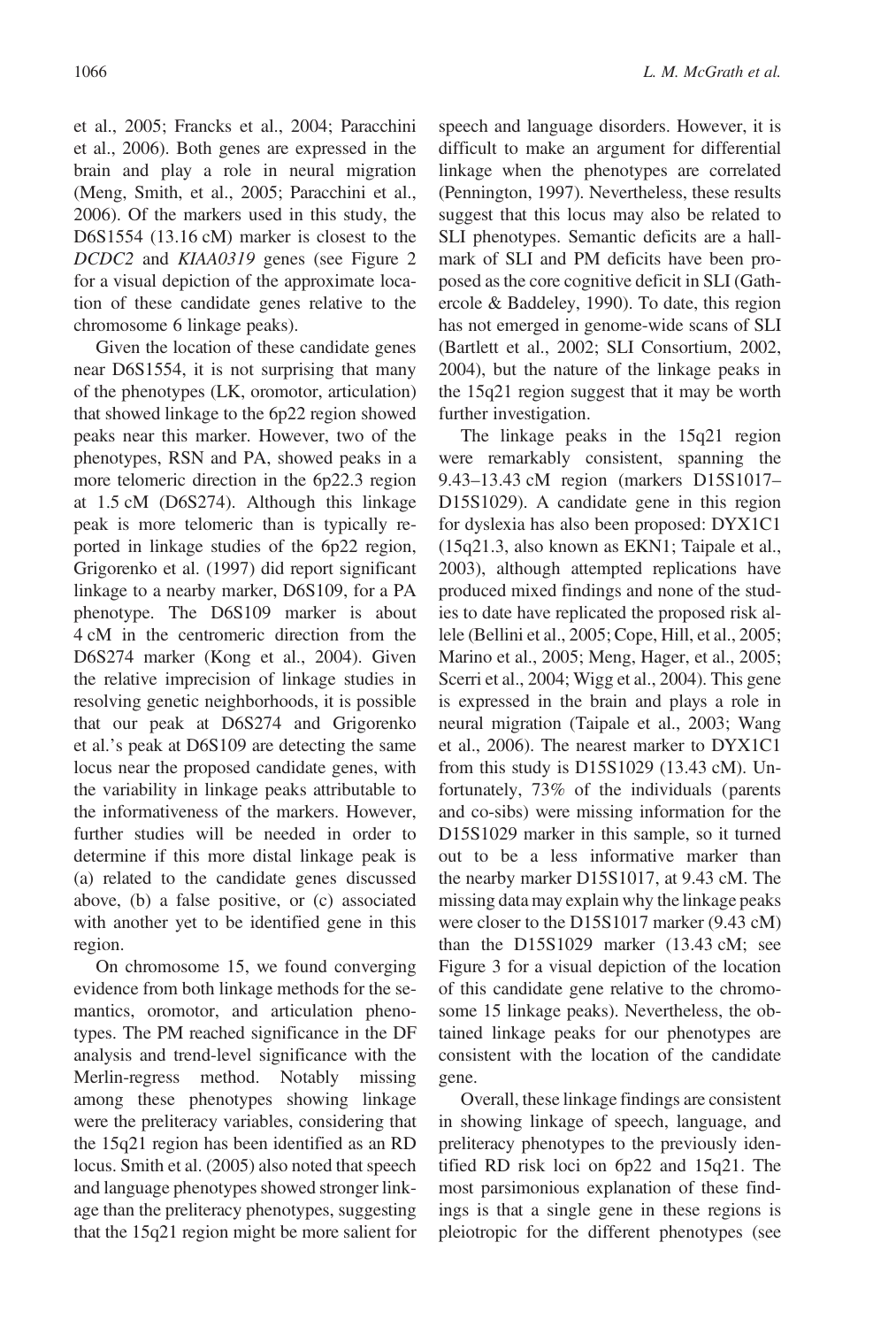Willcutt et al., 2002, for a similar argument for RD and attention-deficit/hyperactivity disorder). However, these findings do not rule out the possibility that there are two or more genes in close proximity in these regions that are separately responsible for the linkage of speech, language, and reading phenotypes.

## $G \times E$

We hypothesized that there would be bioecological  $G \times E$ , such that optimal environments would allow genetic effects to be manifested, whereas poorer environments would mask those genetic effects (Bronfenbrenner & Ceci, 1994). Four of the five significant and trend  $G \times E$  were in this direction. All of these interactions involved variables related to the home language/literacy environment: maternal education, parent author recognition, and shared oral reading, in predicting preliteracy or language skills. The phenotypes that showed the strongest evidence for  $G \times E$  (PA and semantics) were also phenotypes that showed convergence from both the DF and Merlin-regress methods for significant linkage. In terms of the DF analysis, the bioecological  $G \times E$ emerged because ibd status was more strongly related to the phenotype in enriched environments than in less optimal environments, presumably because poorer performance in the less optimal environments was multidetermined. One implication from these results is that the children from less optimal environments in this sample were weakening the linkage signal.

Only one of the  $G \times E$  was in the diathesisstress direction. This trend-level interaction was between the 15q21 locus and the number of ear infections in predicting the semantics phenotype. This interaction is potentially theoretically interesting considering the mixed findings in the literature regarding the impact of OME on speech–language development; however, caution must be exercised in interpreting this interaction because our methods of assessing episodes of OME were coarse. We used parent retrospective report, which may be unreliable and does not provide information on whether involvement was unilateral or bilateral and, crucially, on the documented presence and level of hearing loss in one or both ears. Nevertheless, the  $G \times E$  results suggest a possible reason for why OME might be found as a risk factor in speech–language clinical samples or disadvantaged samples, which are more likely to have speech and language genetic risk factors (e.g., Shriberg, Flipsen, et al., 2000), but not in an epidemiological sample, in which such risk factors would be attenuated (e.g., Campbell et al., 2003). This hypothesis is in line with Shriberg and colleagues (Shriberg, Flipsen, et al., 2000; Shriberg, Friel-Patti, et al., 2000) multifactorial model, which proposes that child factors, including both risk and protective genetic and environmental factors, may moderate or mediate the effects of hearing loss associated with OME on later speech–language development.

Another trend-level  $G \times E$  that we obtained for the semantics phenotype also has potential theoretical relevance. The interaction we obtained between the 15q21 locus and shared oral reading for the semantics phenotype might partially explain some of the controversy in the literature regarding the magnitude of the effect of shared reading on language and literacy skills (Bus et al., 1995; Dunning et al., 1994; Lonigan, 1994; Scarborough & Dobrich, 1994a, 1994b). Depending on the genetic background of the sample studied, the effect size of shared reading practices may be different. Given the bioecological direction of the interaction, if the sample is not at genetic risk for reading and language problems, the impact of shared reading will likely be positive. However, if the sample is at genetic risk for reading and language problems, the effect of shared reading may seem minimal. Thus, consideration of  $G \times E$  may help to resolve some of the controversy regarding the impact of shared reading on language and literacy development.

## Limitations and Future Directions

The primary limitation of this study is the small sample size and the potential for Type I error. This study was necessarily exploratory given the novel methodologies employed. Nevertheless, the consistency of the bioecological  $G \times E$  across phenotypes, genetic loci, and environments argues against spuriousness. We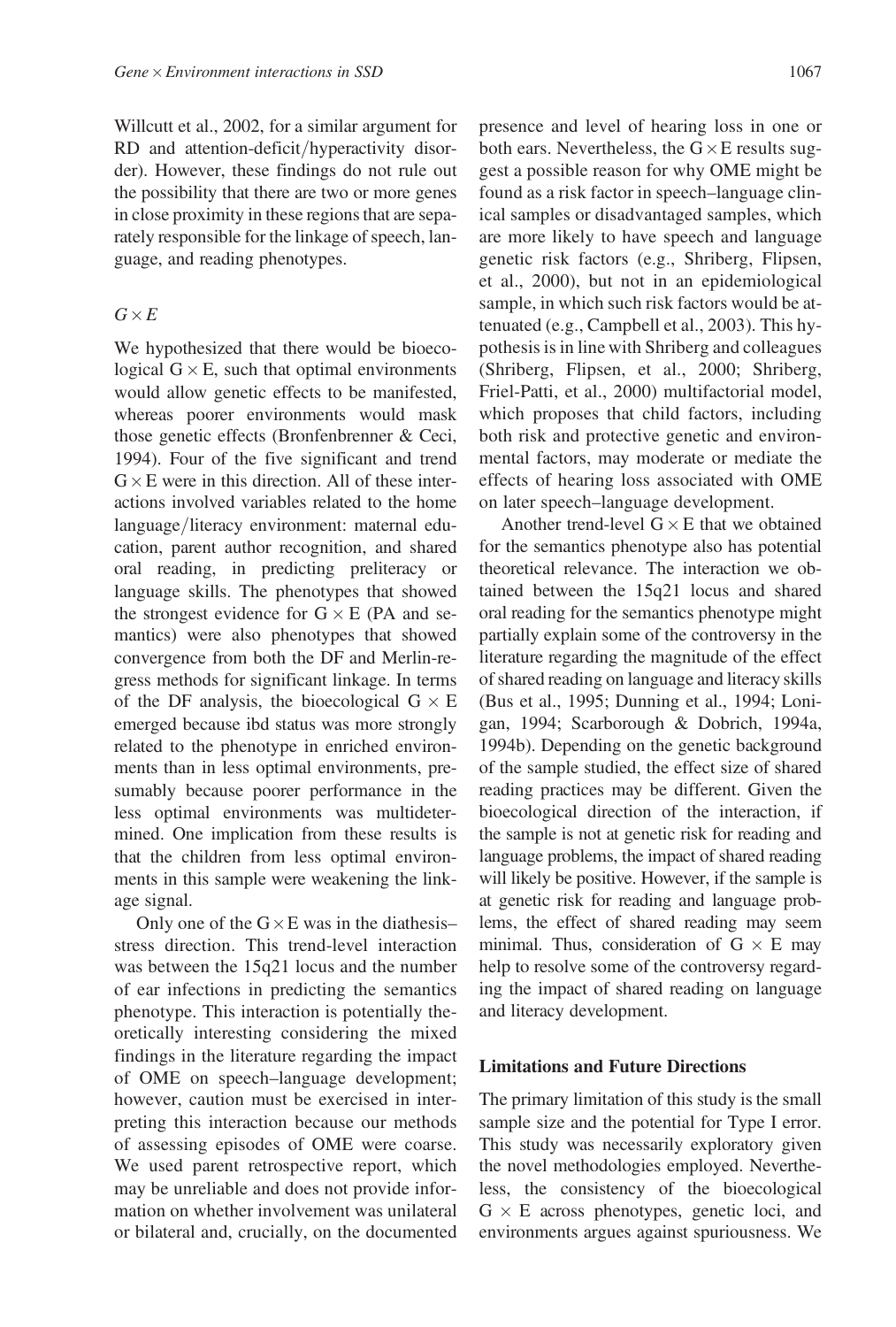consider the results preliminary, but worthy of further exploration and attempted replication.

Another limitation of this study concerns the range of SES and home language/literacy environments represented in the sample. Efforts were made to recruit participants representing a large range of SES, but the sample is not an epidemiological sample. Because of volunteer biases, we did not recruit many participants in the most impoverished circumstances so we cannot comment on the generalization of these findings to children in more severe environmental circumstances. For example, the mean years of maternal education in this sample was approximately 16 years. One standard deviation below this value, the cutoff that we termed the "less optimal environment," was 13 years of education, which still represents 1 year of college education.

The restricted range of environments limits interpretation of the findings in some cases. For example, although it appears from the graphs in Figure 4b that children in enriched environments with increased genetic risk (ibd  $= 1$ ) perform worse than children from less optimal environments, it would be erroneous to draw this conclusion without the full range of environmental circumstances represented. Nevertheless, it is interesting that  $G \times E$  could be detected even within this relatively small range of environments.

It is also possible that we would have obtained different types of  $G \times E$  if more severe environments were represented. In fact, there is preliminary evidence from the current study that  $G \times E$  may differ according to the severity of the environmental risk. For example, our home language/literacy environmental variables in this sample could be regarded as indexing the advantage of the home because even the lowest value could still be seen as adequate for child rearing. In contrast, the number of ear infections variable could be seen as indexing the disadvantage of the child's early risk for transient hearing loss. For some children, parents reported up to 20 ear infections, which could be associated with sustained mild to significant hearing impairment in one or both ears. In contrast, children with no history of ear infections were not advantaged per se, but merely had a developmental history uncomplicated by the risk of transient hearing loss associated with OME. Thus, the different scales of the environmental variables, with the home language/literacy environment covering the range from adequate to enriched and the number of ear infections variable covering the range from no risk to high risk, may provide one explanation for the different directions of the  $G \times E$  involving these different environmental variables.

It is an inherent limitation of the  $G \times E$  line of research that it is difficult to disentangle the extent to which a measured environment is genetically determined. We attempted to ensure that the environmental variables in this study were independent of genetic risk at the loci on 6p22 and 15q21 by testing for environmental differences as a function of family genetic risk  $(G-E$  correlations). However, we acknowledge that the environmental variables reported in this study may be under the influence of other genes, besides the regions tested here, and even the current genetic regions if our tests of  $G-E$  correlations were not sensitive enough to detect the effect.

The genetic methods in this study are also limited by the current state of the SSD genetic literature. To date, linkage studies have focused on known RD risk loci (Miscimarra et al., in press; Smith et al., 2005; Stein et al., 2004, 2006). Genome-wide screens for SSD are now needed to identify risk alleles that are unique to SSD as well as those that are shared with its associated disorders (e.g., RD, SLI). In addition, although there have been candidate genes identified in the SSD/RD linkage regions, there has yet to be a replicated functional mutation that could be used to identify which individuals possess a risk allele. Until such functional mutations are identified, the biological mechanisms underlying the interaction will remain elusive.

Future studies should explore  $G \times E$  in other developmental disorders and developmental psychopathologies to determine which disorders tend to show diathesis–stress interactions and which disorders tend to show bioecological interactions. A preliminary pattern has emerged in which  $G \times E$  in psychopathologies have tended to be in the diathesis–stress direction, whereas  $G \times E$  in academic and cognitive traits have tended to be in the bioecological direction. Additional research could guide further development of  $G \times E$  theoretical models.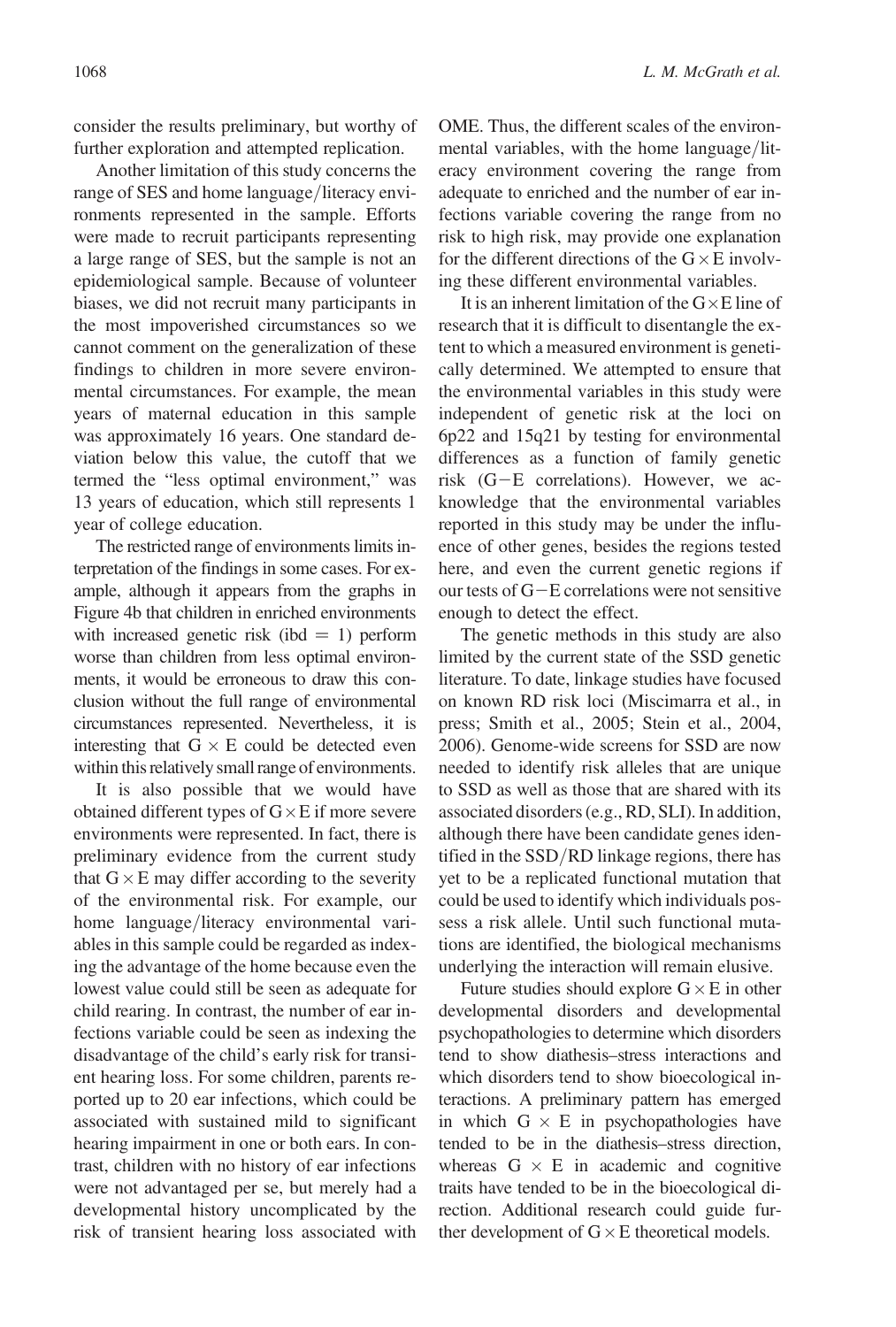#### References

- Abecasis, G. R., Cherny, S. S., Cookson, W. O., & Cardon, L. R. (2002). Merlin—Rapid analysis of dense genetic maps using sparse gene flow trees. Nature Genetics, 30, 97–101.
- Abecasis, G. R., & Wigginton, J. E. (2005). Handling marker–marker linkage disequilibrium: Pedigree analysis with clustered markers. American Journal of Human Genetics, 77, 754–767.
- Aiken, L. S., & West, S. G. (1991). Multiple regression: Testing and interpreting interactions. Newbury Park, CA: Sage.
- Allen, L., Cipielewski, J., & Stanovich, K. E. (1992). Multiple indicators of children's reading habits and attitudes: Construct validity and cognitive correlates. Journal of Educational Psychology, 84, 489–503.
- Asbury, K., Wachs, T. D., & Plomin, R. (2005). Environmental moderators of genetic influence on verbal and nonverbal abilities in early childhood. Intelligence, 33, 643–661.
- Bartlett, C. W., Flax, J. F., Logue, M. W., Vieland, V. J., Bassett, A. S., Tallal, P., et al. (2002). A major susceptibility locus for specific language impairment is located on 13q21.American Journal of Human Genetics, 71, 45–55.
- Beitchman, J. H., Nair, R., Clegg, M., Ferguson, B., & Patel, P. G. (1986). Prevalence of psychiatric disorders in children with speech and language disorders. Journal of the American Academy of Child & Adolescent Psychiatry, 25, 528–535.
- Bellini, G., Bravaccio, C., Calamoneri, F., Donatella Cocuzza, M., Fiorillo, P., Gagliano, A., et al. (2005). No evidence for association between dyslexia and dyx1c1 functional variants in a group of children and adolescents from southern Italy. Journal of Molecular Neuroscience, 27, 311–314.
- Bird, J., & Bishop, D. (1992). Perception and awareness of phonemes in phonologically impaired children. European Journal of Disorders of Communication, 27, 289–311.
- Bishop, D. V. M. (1997a). Pre- and perinatal hazards and family background in children with specific language impairments: A study of twins. Brain and Language, 56, 1–26.
- Bishop, D. V. M. (1997b). Uncommon understanding: Development and disorders of language comprehension in children. Cambridge: Psychology Press.
- Bishop, D. V. M., & Adams, C. (1990). A prospective study of the relationship between specific language impairment, phonological disorders and reading retardation. Journal of Child Psychology and Psychiatry, 31, 1027–1050.
- Bradley, R. H. (1993). Children's home environments, health, behavior, and intervention efforts: A review using the home inventory as a marker measure. Genetic, Social, and General Psychology Monographs, 119, 437–490.
- Bronfenbrenner, U., & Ceci, S. J. (1994). Nature–nurture reconceptualized in developmental perspective: A bioecological model. Psychological Review, 101, 568–586.
- Bus, A. G., van IJzendoorn, M. H., & Pellegrini, A. D. (1995). Joint book reading makes for success in learning to read: A meta-analysis on intergenerational transmission of literacy. Review of Educational Research, 65, 1–21.
- Byrne, B., Delaland, C., Fielding-Barnsley, R., Quain, P., Samuelsson, S., Hoien, T., et al. (2002). Longitu-

dinal twin study of early reading development in three countries: Preliminary results. Annals of Dyslexia, 52, 49.

- Byrne, B.,Wadsworth, S., Corley, R., Samuelsson, S., Quain, P., DeFries, J. C., et al. (2005). Longitudinal twin study of early literacy development: Preschool and kindergarten phases. Scientific Studies of Reading, 9, 219.
- Cadoret, R. J., Yates, W. R., Troughton, E., Woodworth, G., & Stewart, M. A. (1995). Genetic–environmental interaction in the genesis of aggressivity and conduct disorders. Archives of General Psychiatry, 52, 916–924.
- Caldwell, B. M., & Bradley, R. H. (1984). Home Observation for Measurement of the Environment. Little Rock, AR: University of Arkansas at Little Rock.
- Campbell, T. F., Dollaghan, C. A., Rockette, H. E., Paradise, J. L., Feldman, H. M., Shriberg, L. D., et al. (2003). Risk factors for speech delay of unknown origin in 3-year-old children. Child Development, 74, 346–357.
- Caspi, A., McClay, J., Moffitt, T. E., Mill, J., Martin, J., Craig, I. W., et al. (2002). Role of genotype in the cycle of violence in maltreated children. Science, 297, 851–854.
- Caspi, A., Sugden, K., Moffitt, T. E., Taylor, A., Craig, I. W., Harrington, H., et al. (2003). Influence of life stress on depression: Moderation by a polymorphism in the 5- HTT gene. Science, 301, 386–389.
- Colledge, E., Bishop, D. V. M., Koeppen-Schomerus, G., Price, T. S., Happe, F. G., Eley, T. C., et al. (2002). The structure of language abilities at 4 years: A twin study. Developmental Psychology, 38, 749–757.
- Cope, N., Harold, D., Hill, G., Moskvina, V., Stevenson, J., Holmans, P., et al. (2005). Strong evidence that KIAA0319 on chromosome 6p is a susceptibility gene for developmental dyslexia. American Journal of Human Genetics, 76, 581–591.
- Cope, N., Hill, G., van den Bree, M., Harold, D., Moskvina, V., Green, E. K., et al. (2005). No support for association between dyslexia susceptibility 1 candidate 1 and developmental dyslexia. Molecular Psychiatry, 10, 237–238.
- Deffenbacher, K. E., Kenyon, J. B., Hoover, D. M., Olson, R. K., Pennington, B. F., DeFries, J. C., et al. (2004). Refinement of the 6p21.3 quantitative trait locus influencing dyslexia: Linkage and association analyses. Human Genetics, 115, 128–138.
- DeFries, J. C., & Fulker, D. W. (1985). Multiple regression analysis of twin data. Behavior Genetics, 15, 467–473.
- DeFries, J. C., & Fulker, D. W. (1988). Multiple regression analysis of twin data: Etiology of deviant scores versus individual differences. Acta Geneticae Medicae et Gemellologiae, 37, 205–216.
- DeFries, J. C., Fulker, D. W., & LaBuda, M. C. (1987). Evidence for a genetic aetiology in reading disability of twins. Nature, 329, 537–539.
- DeFries, J. C., & Gillis, J. J. (1991). Etiology of reading deficits in learning disabilities: Quantitative genetic analysis. In J. E. Obrzut & G. W. Hynd (Eds.), Neuropsychological foundations of learning disabilities: A handbook of issues, methods, and practice (pp. 29– 47). San Diego, CA: Academic Press.
- Dollaghan, C., & Campbell, T. F. (1998). Nonword repetition and child language impairment. Journal of Speech, Language, and Hearing Research, 41, 1136–1146.
- Dunning, D. B., Mason, J. M., & Stewart, J. P. (1994). Reading to preschoolers: A response to Scarborough and Dorich (1994) and recommendations for future research. Developmental Review, 14, 324–339.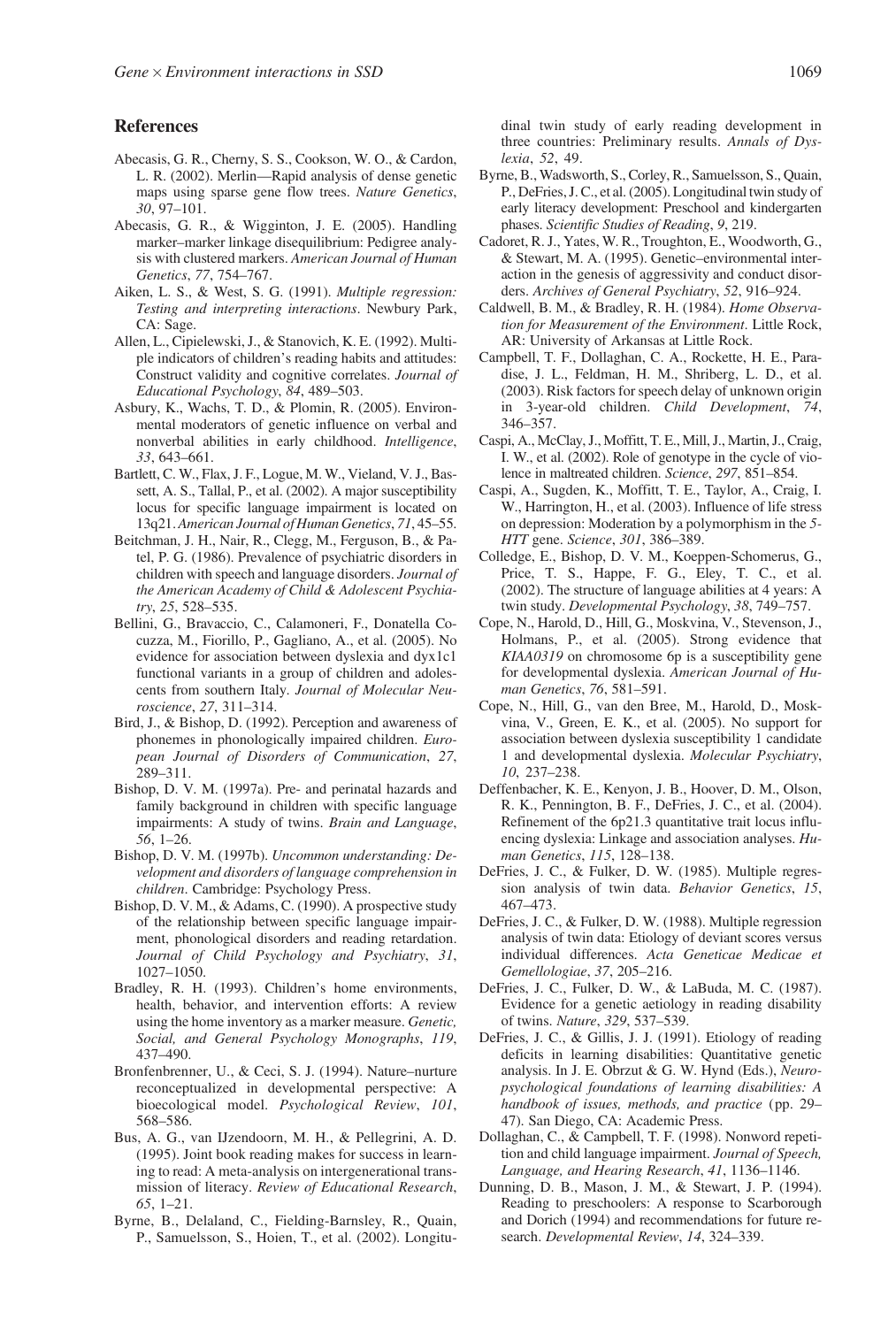- Eley, T. C., Sugden, K., Corsico, A., Gregory, A. M., Sham, P., McGuffin, P., et al. (2004). Gene–environment interaction analysis of serotonin system markers with adolescent depression. Molecular Psychiatry, 9, 908–915.
- Elliott, C. D. (1990). Differential Ability Scales. San Antonio, TX: Psychological Corporation.
- Faraone, S. V., Tsuang, M. T., & Tsuang, D. W. (1999). Genetics of mental disorders: A guide for students, clinicians, and researchers. New York: Guilford Press.
- Feldman, H. M., Dollaghan, C. A., Campbell, T. F., Colborn, D. K., Janosky, J., Kurs-Lasky, M., et al. (2003). Parent-reported language skills in relation to otitis media during the first 3 years of life. Journal of Speech, Language, and Hearing Research, 46, 273–287.
- Felsenfeld, S., McGue, M., & Broen, P. A. (1995). Familial aggregation of phonological disorders: Results from a 28-year follow-up. Journal of Speech and Hearing Research, 38, 1091–1107.
- Fisher, S. E., & DeFries, J. C. (2002). Developmental dyslexia: Genetic dissection of a complex cognitive trait. Nature Reviews Neuroscience, 3, 767–780.
- Fisher, S. E., & Francks, C. (2006). Genes, cognition and dyslexia: Learning to read the genome. Trends in Cognitive Sciences, 10, 250–257.
- Francks, C., Paracchini, S., Smith, S. D., Richardson, A. J., Scerri, T. S., Cardon, L. R., et al. (2004). A 77-kilobase region of chromosome 6p22.2 is associated with dyslexia in families from the United Kingdom and from the United States. American Journal of Human Genetics, 75, 1046–1058.
- Fulker, D. W., Cardon, L. R., DeFries, J. C., Kimberling, W. J., Pennington, B. F., & Smith, S. D. (1991). Multiple regression analysis of sib-pair data on reading to detect quantitative trait loci. Reading & Writing, 3, 299–313.
- Gathercole, S. E., & Baddeley, A. D. (1990). Phonological memory deficits in language disordered children: Is there a causal connection? Journal of Memory and Language, 29, 336
- Gilger, J. W., Ho, H.-Z., Whipple, A. D., & Spitz, R. (2001). Genotype–environment correlations for language-related abilities. Journal of Learning Disabilities, 34, 492–502.
- Goldman, R., & Fristoe, M. (1986). The Goldman Fristoe Test of Articulation. Circle Pine, MN: American Guidance Service.
- Gottesman, I. (1963). Genetic aspects of intelligent behavior. In N. Ellis (Ed.), The handbook of mental deficiency: Psychological theory and research (pp. 253– 296). New York: McGraw–Hill.
- Grigorenko, E. L. (2005). The inherent complexities of gene–environment interactions. Journals of Gerontology Series B: Psychological Sciences and Social Sciences, 60, 53–64.
- Grigorenko, E. L., Wood, F. B., Meyer, M. S., Hart, L. A., Speed, W. C., Shuster, A., et al. (1997). Susceptibility loci for distinct components of developmental dyslexia on chromosomes 6 and 15. American Journal of Human Genetics, 60, 27–39.
- Hart, B., & Risley, T. R. (1992). American parenting of language-learning children: Persisting differences in family–child interactions observed in natural home environments. Developmental Psychology, 28, 1096– 1105.
- Hayden, D. A., & Square, P. (1997). The Verbal Motor Production Assessment for Children (VMPAC). San Antonio, TX: Psychological Corporation.
- Holm, V. A., & Kunze, L. H. (1969). Effect of chronic otitis media on language and speech development. Pediatrics, 43, 833–839.
- Kashy, D. A., Kenny, D. A., Reis, H. T., & Judd, C. M. (2000). The analysis of data from dyads and groups. In H. T. Reis (Ed.), Handbook of research methods in social and personality psychology (p. 451). New York: Cambridge University Press.
- Kendler, K. S., & Eaves, L. J. (1986). Models for the joint effect of genotype and environment on liability to psychiatric illness. American Journal of Psychiatry, 143, 279–289.
- Kline, R. B. (2005). Principles and practice of structural equation modeling (2nd ed.). New York: Guilford Press.
- Kohler, H. P., & Rodgers, J. L. (2001). DF-analyses of heritability with double-entry twin data: Asymptotic standard errors and efficient estimation. Behavior Genetics, 31, 179–191.
- Kong, X., Murphy, K., Raj, T., He, C., White, P. S., & Matise, T. C. (2004). A combined linkage-physical map of the human genome. American Journal of Human Genetics, 75, 1143–1148.
- Kovas, Y., Hayiou-Thomas, M. E., Oliver, B., Dale, P. S., Bishop, D. V. M., & Plomin, R. (2005). Genetic influences in different aspects of language development: The etiology of language skills in 4.5-year-old twins. Child Development, 76, 632–651.
- Kremen, W. S., Jacobson, K. C., Xian, H., Eisen, S. A., Waterman, B., Toomey, R., et al. (2005). Heritability of word recognition in middle-aged men varies as a function of parental education. Behavior Genetics, 35, 417–433.
- Kruglyak, L., Daly, M. J., Reeve-Daly, M. P., & Lander, E. S. (1996). Parametric and nonparametric linkage analysis: A unified multipoint approach. American Journal of Human Genetics, 58, 1347–1363.
- Lander, E., & Kruglyak, L. (1995). Genetic dissection of complex traits: Guidelines for interpreting and reporting linkage results. Nature Genetics, 11, 241–247.
- Lewis, B. A., Shriberg, L. D., Freebairn, L. A., Hansen, A. J., Stein, C. M., Taylor, H. G., et al. (in press). The genetic bases of speech sound disorders: Evidence from spoken and written language. Journal of Speech, Language, and Hearing Research.
- Lewis, B. A., & Thompson, L. A. (1992). A study of developmental speech and language disorders in twins. Journal of Speech and Hearing Research, 35, 1086– 1094.
- Lewontin, R. (1970). Race and intelligence. Bulletin of the Atomic Scientists, 26, 2–8.
- Lonigan, C. J. (1994). Reading to preschoolers exposed: Is the emperor really naked? Developmental Review, 14, 303–323
- Marino, C., Giorda, R., Luisa Lorusso, M., Vanzin, L., Salandi, N., Nobile, M., et al. (2005). A family-based association study does not support dyx1c1 on 15q21.3 as a candidate gene in developmental dyslexia. European Journal of Human Genetics, 13, 491–499.
- McGrath, L. M., Smith, S. D., & Pennington, B. F. (2006). Breakthroughs in the search for dyslexia candidate genes. Trends in Molecular Medicine, 12, 333–341.
- Meng, H., Hager, K., Held, M., Page, G. P., Olson, R. K., Pennington, B. F., et al. (2005). Tdt-association analysis of ekn1 and dyslexia in a Colorado twin cohort. Human Genetics, 118, 87–90.
- Meng, H., Smith, S. D., Hager, K., Held, M., Liu, J., Olson, R. K., et al. (2005). DCDC2 is associated with reading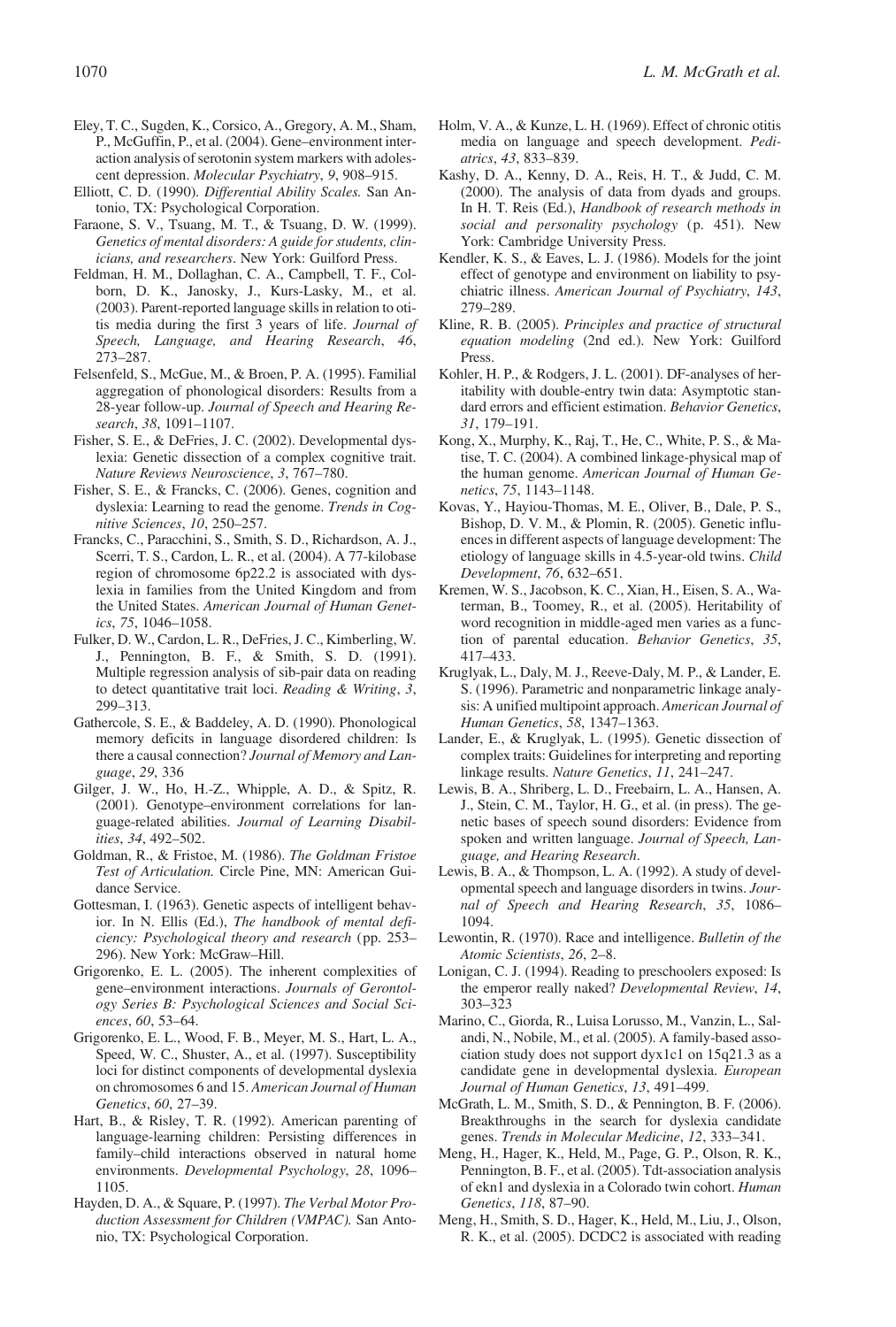disability and modulates neuronal development in the brain. Proceedings of the National Academy of Sciences of the USA, 102, 17053–17058.

- Miscimarra, L., Stein, C., Millard, C., Kluge, A., Cartier, K., Freebairn, L., et al. (in press). Further evidence of pleiotropy influencing speech and language: Analysis of the dyx8 region. Human Heredity.
- Neisser, U., Boodoo, G., Bouchard, T. J., Jr., Boykin, A. W., Brody, N., Ceci, S. J., et al. (1996). Intelligence: Knowns and unknowns. American Psychologist, 51, 77.
- Newcomer, P. L., & Hammill, D. D. (1997). Test of Language Development: Primary (TOLD-P:3). Austin, TX: Pro-Ed.
- Nopola-Hemmi, J., Myllyluoma, B., Haltia, T., Taipale, M., Ollikainen, V., Ahonen, T., et al. (2001). A dominant gene for developmental dyslexia on chromosome 3. Journal of Medical Genetics, 38, 658–664.
- O'Connor, T. G., Caspi, A., Defries, J. C., & Plomin, R. (2003). Genotype–environment interaction in children's adjustment to parental separation. Journal of Child Psychology & Psychiatry, 44, 849–856.
- Paracchini, S., Thomas, A., Castro, S., Lai, C., Paramasivam, M., Wang, Y., et al. (2006). The chromosome 6p22 haplotype associated with dyslexia reduces the expression of KIAA0319, a novel gene involved in neuronal migration. Human Molecular Genetics.
- Paradise, J. L., Rockette, H. E., Colborn, D. K., Bernard, B. S., Smith, C. G., Kurs-Lasky, M., et al. (1997). Otitis media in 2253 Pittsburgh-area infants: Prevalence and risk factors during the first two years of life. Pediatrics, 99, 318–333.
- Pennington, B. F. (1997). Using genetics to dissect cognition. American Journal of Human Genetics, 60, 13–16.
- Pennington, B. F. (2002). The development of psychopathology: Nature and nurture. New York: Guilford Press.
- Phillips, B. M., & Lonigan, C. J. (2005). Social correlates of emergent literacy. In M. J. Snowling & C. Hulme (Eds.), The science of reading: A handbook (pp. 173– 187). Malden, MA: Blackwell.
- Plomin, R., DeFries, J. C., McClearn, G. E., & Rutter, M. (1997). Behavioral genetics (3rd ed.). New York: W. H. Freeman.
- Purcell, S. (2002). Variance components models for gene– environment interaction in twin analysis. Twin Research, 5, 554–571.
- Raitano, N. A., Pennington, B. F., Tunick, R. A., Boada, R., & Shriberg, L. D. (2004). Pre-literacy skills of subgroups of children with speech sound disorders. Journal of Child Psychology and Psychiatry, 45, 821–835.
- Rende, R., & Plomin, R. (1992). Diathesis–stress models of psychopathology: A quantitative genetic perspective. Applied and Preventive Psychology, 1, 177–182.
- Roberts, J., Hunter, L., Gravel, J., Rosenfeld, R., Berman, S., Haggard, M., et al. (2004). Otitis media, hearing loss, and language learning: Controversies and current research. Journal of Developmental and Behavioral Pediatrics, 25, 110–122.
- Rodgers, J. L., & Kohler, H. P. (2005). Reformulating and simplifying the df analysis model. Behavior Genetics, 35, 211–217.
- Rowe, D. C., Jacobson, K. C., & Van den Oord, E. J. (1999). Genetic and environmental influences on vocabulary IQ: Parental education level as moderator. Child Development, 70, 1151–1162.
- Rutter, M. (1983). Statistical and personal interactions: Facets and perspectives. In D. Magnusson & V. Allen (Eds.), Human development: An interactional perspective (pp. 295–319). New York: Academic Press.
- Rutter, M., Dunn, J., Plomin, R., Simonoff, E., Pickles, A., Maughan, B., et al. (1997). Integrating nature and nurture: Implications of person–environment correlations and interactions for developmental psychopathology. Development and Psychopathology, 9, 335–364.
- Rutter, M., Moffitt, T. E., & Caspi, A. (2006). Gene–environment interplay and psychopathology: Multiple varieties but real effects. Journal of Child Psychology and Psychiatry, 47, 226–261.
- Samuelsson, S., Byrne, B., Quain, P., Wadsworth, S., Corley, R., DeFries, J. C., et al. (2005). Environmental and genetic influences on prereading skills in Australia, Scandinavia, and the United States. Journal of Educational Psychology, 97, 705–722.
- Scarborough, H. S. (1990). Very early language deficits in dyslexic children. Child Development, 61, 1728–1743.
- Scarborough, H. S., & Dobrich, W. (1994a). Another look at parent–preschooler bookreading: How naked is the emperor? A response to Lonigan (1994) and Dunning, Mason, and Stewart (1994). Developmental Review, 14, 340–347.
- Scarborough, H. S., & Dobrich, W. (1994b). On the efficacy of reading to preschoolers. Developmental Review, 14, 245–302.
- Scarr, S. (1992). Developmental theories for the 1990s: Development and individual differences. Child Development, 63, 1–19.
- Scarr, S., & McCartney, K. (1983). How people make their own environments: A theory of genotype–environment effects. Child Development, 54, 424–435.
- Scerri, T. S., Fisher, S. E., Francks, C., MacPhie, I. L., Paracchini, S., Richardson, A. J., et al. (2004). Putative functional alleles of dyx1c1 are not associated with dyslexia susceptibility in a large sample of sibling pairs from the UK. Journal of Medical Genetics, 41, 853-857.
- Schumacher, J., Anthoni, H., Dahdouh, F., Konig, I. R., Hillmer, A. M., Kluck, N., et al. (2006). Strong genetic evidence of DCDC2 as a susceptibility gene for dyslexia. American Journal of Human Genetics, 78, 52–62.
- Sham, P. C., Purcell, S., Cherny, S. S., & Abecasis, G. R. (2002). Powerful regression-based quantitative-trait linkage analysis of general pedigrees. American Journal of Human Genetics, 71, 238–253.
- Shanahan, M. J., & Hofer, S. M. (2005). Social context in gene–environment interactions: Retrospect and prospect. Journal of Gerontology Series B: Psychological Sciences and Social Sciences, 60, 65–76.
- Shriberg, L. D. (2003). Diagnostic markers for child speech-sound disorders: Introductory comments. Clinical Linguistics and Phonetics, 17, 501–505.
- Shriberg, L. D., Austin, D., Lewis, B. A., McSweeny, J. L., & Wilson, D. L. (1997a). The percentage of consonants correct (PCC) metric: Extensions and reliability data. Journal of Speech, Language, and Hearing Research, 40, 708–722.
- Shriberg, L. D., Austin, D., Lewis, B. A., McSweeny, J. L., & Wilson, D. L. (1997b). The Speech Disorders Classification System (SDCS): Extensions and lifespan reference data. Journal of Speech, Language, and Hearing Research, 40, 723–740.
- Shriberg, L. D., Flipsen, P., Jr., Thielke, H., Kwiatkowski, J., Kertoy, M. K., Katcher, M. L., et al. (2000). Risk for speech disorder associated with early recurrent otitis media with effusion: Two retrospective studies. Journal of Speech, Language, and Hearing Research, 43, 79–99.
- Shriberg, L. D., Friel-Patti, S., Flipsen, P., Jr., & Brown, R. L. (2000). Otitis media, fluctuant hearing loss, and